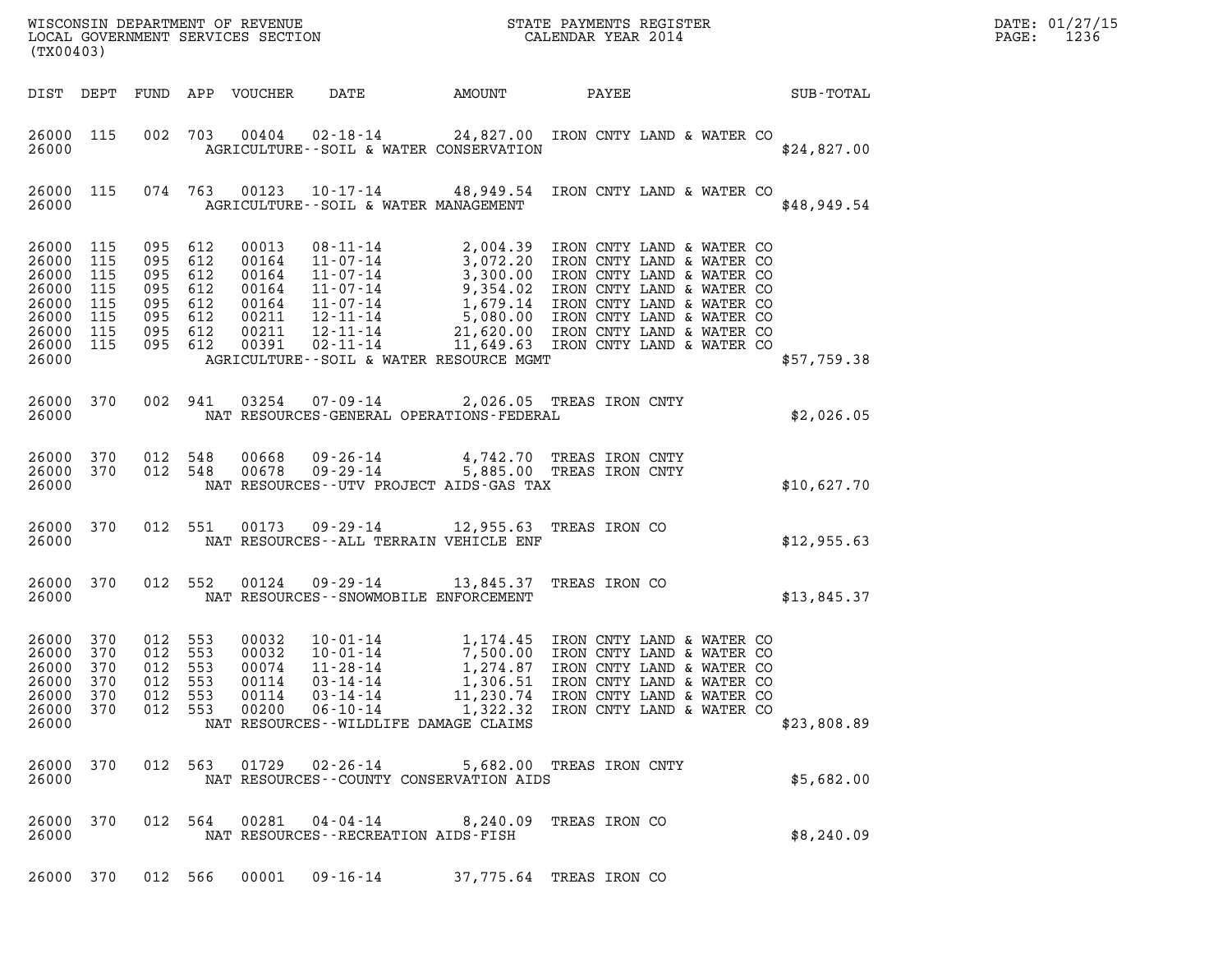| DATE: | 01/27/15 |
|-------|----------|
| PAGE: | 1237     |

| (TX00403)                                                                                               |                                                      |                                                                            |                                                      |                                                                                        | ${\tt WISCOONSIM} \begin{tabular}{lcccc} DEPARTMENT OF REVIEW & \multicolumn{2}{c}{\bullet} & \multicolumn{2}{c}{\bullet} & \multicolumn{2}{c}{\bullet} & \multicolumn{2}{c}{\bullet} & \multicolumn{2}{c}{\tt STATE} \begin{tabular}{lcccc} PAPMENTS REGISTER \\ LOCALENDAR YEAR & 2014 \\ \end{tabular}$ |                                                                                             | DATE: 01/27/15<br>1237<br>PAGE:                                                                                                                                                                                                                        |              |  |
|---------------------------------------------------------------------------------------------------------|------------------------------------------------------|----------------------------------------------------------------------------|------------------------------------------------------|----------------------------------------------------------------------------------------|------------------------------------------------------------------------------------------------------------------------------------------------------------------------------------------------------------------------------------------------------------------------------------------------------------|---------------------------------------------------------------------------------------------|--------------------------------------------------------------------------------------------------------------------------------------------------------------------------------------------------------------------------------------------------------|--------------|--|
| DIST DEPT                                                                                               |                                                      |                                                                            |                                                      | FUND APP VOUCHER                                                                       | DATE                                                                                                                                                                                                                                                                                                       | AMOUNT                                                                                      | PAYEE                                                                                                                                                                                                                                                  | SUB-TOTAL    |  |
| 26000                                                                                                   |                                                      |                                                                            |                                                      |                                                                                        |                                                                                                                                                                                                                                                                                                            |                                                                                             | NAT RESOURCES-FOREST CROP/MANAGED FOREST                                                                                                                                                                                                               | \$37,775.64  |  |
| 26000 370<br>26000                                                                                      |                                                      | 012 572                                                                    |                                                      | 00005                                                                                  |                                                                                                                                                                                                                                                                                                            | 04-01-14 47,532.46 TREAS IRON CO<br>NAT RESOURCES - - URBAN FORESTRY/CO FORESTS             |                                                                                                                                                                                                                                                        | \$47,532.46  |  |
| 26000<br>26000<br>26000 370<br>26000                                                                    | 370<br>370                                           | 012 574<br>012 574<br>012 574                                              |                                                      | 00861<br>00865<br>01034                                                                | $10 - 09 - 14$<br>10-09-14                                                                                                                                                                                                                                                                                 | $10 - 31 - 14$ $10,410.00$<br>NAT RESOURCES - - SNOWMOBILE TRAIL AIDS                       | 4,577.25 TREAS IRON CNTY<br>3,261.00 TREAS IRON CNTY<br>TREAS IRON CNTY                                                                                                                                                                                | \$18, 248.25 |  |
| 26000<br>26000<br>26000<br>26000 370<br>26000                                                           | 370<br>370<br>370                                    | 012<br>012 575<br>012<br>012 575                                           | 575<br>575                                           | 00381<br>00511<br>01704<br>01948                                                       | 08-28-14<br>09-16-14<br>$02 - 25 - 14$<br>$03 - 19 - 14$                                                                                                                                                                                                                                                   | 38,037.50<br>50,254.90<br>30,973.44<br>38,037.50<br>NAT RESOURCES - - SNOWMOBILE TRAIL AIDS | TREAS IRON CNTY<br>TREAS IRON CNTY<br>TREAS IRON CNTY<br>TREAS IRON CNTY                                                                                                                                                                               | \$157,303.34 |  |
| 26000 370<br>26000<br>26000<br>26000<br>26000<br>26000<br>26000<br>26000<br>26000<br>26000 370<br>26000 | 370<br>370<br>370<br>370<br>370<br>370<br>370<br>370 | 012<br>012<br>012<br>012<br>012<br>012<br>012<br>012<br>012 576<br>012 576 | 576<br>576<br>576<br>576<br>576<br>576<br>576<br>576 | 00667<br>00669<br>00741<br>00742<br>01393<br>01395<br>01396<br>01944<br>01945<br>01946 |                                                                                                                                                                                                                                                                                                            | NAT RESOURCES--ALL-TERRAIN VEHICLE TRAIL                                                    | 10-01-14<br>2,887.77 TREAS IRON CN:<br>10-01-14<br>35,810.00 TREAS IRON CNT<br>12-26-14<br>2,887.77 TREAS IRON CNTY<br>12-26-14<br>1,929.99 TREAS IRON CNTY<br>12-26-14<br>1,483.12 TREAS IRON CNTY<br>03-19-14<br>3,751.37 TREAS IRON CNTY<br>03-19-1 | \$93,990.87  |  |
| 26000 370<br>26000                                                                                      |                                                      | 012 663                                                                    |                                                      | 02070                                                                                  | 03-27-14                                                                                                                                                                                                                                                                                                   | NAT RESOURCES - - LAKES MANAGEMENT GRANTS                                                   | 8,087.93 TREAS IRON CNTY                                                                                                                                                                                                                               | \$8,087.93   |  |
| 26000 370<br>26000                                                                                      |                                                      | 012 678                                                                    |                                                      | 02309                                                                                  | $04 - 11 - 14$                                                                                                                                                                                                                                                                                             | NAT RESOURCES - - INVASIVE AQUATICE SPECIES                                                 | 7,965.37 TREAS IRON CNTY                                                                                                                                                                                                                               | \$7,965.37   |  |
| 26000 370<br>26000                                                                                      |                                                      |                                                                            | 074 670                                              |                                                                                        | NAT RESOURCES - - RU RECYCLING GRANT                                                                                                                                                                                                                                                                       | 41621  05-23-14  86,776.71  TREAS IRON CO                                                   |                                                                                                                                                                                                                                                        | \$86,776.71  |  |
| 26000 370<br>26000                                                                                      |                                                      | 074 673                                                                    |                                                      | 41621                                                                                  | 05-23-14                                                                                                                                                                                                                                                                                                   | NAT RESOURCES -- RU CONSOLIDATED GRANT                                                      | 1,522.92 TREAS IRON CO                                                                                                                                                                                                                                 | \$1,522.92   |  |
| 26000 370<br>26000                                                                                      |                                                      | 095 512                                                                    |                                                      | 02548                                                                                  | 05-06-14<br>NAT RESOURCES - - STEWARDSHIP 2000                                                                                                                                                                                                                                                             |                                                                                             | 5,070.00 TREAS IRON CNTY                                                                                                                                                                                                                               | \$5,070.00   |  |
| 26000 395                                                                                               |                                                      | 011 168                                                                    |                                                      | 14026                                                                                  | $05 - 05 - 14$                                                                                                                                                                                                                                                                                             | 68,117.00 COUNTY OF IRON                                                                    |                                                                                                                                                                                                                                                        |              |  |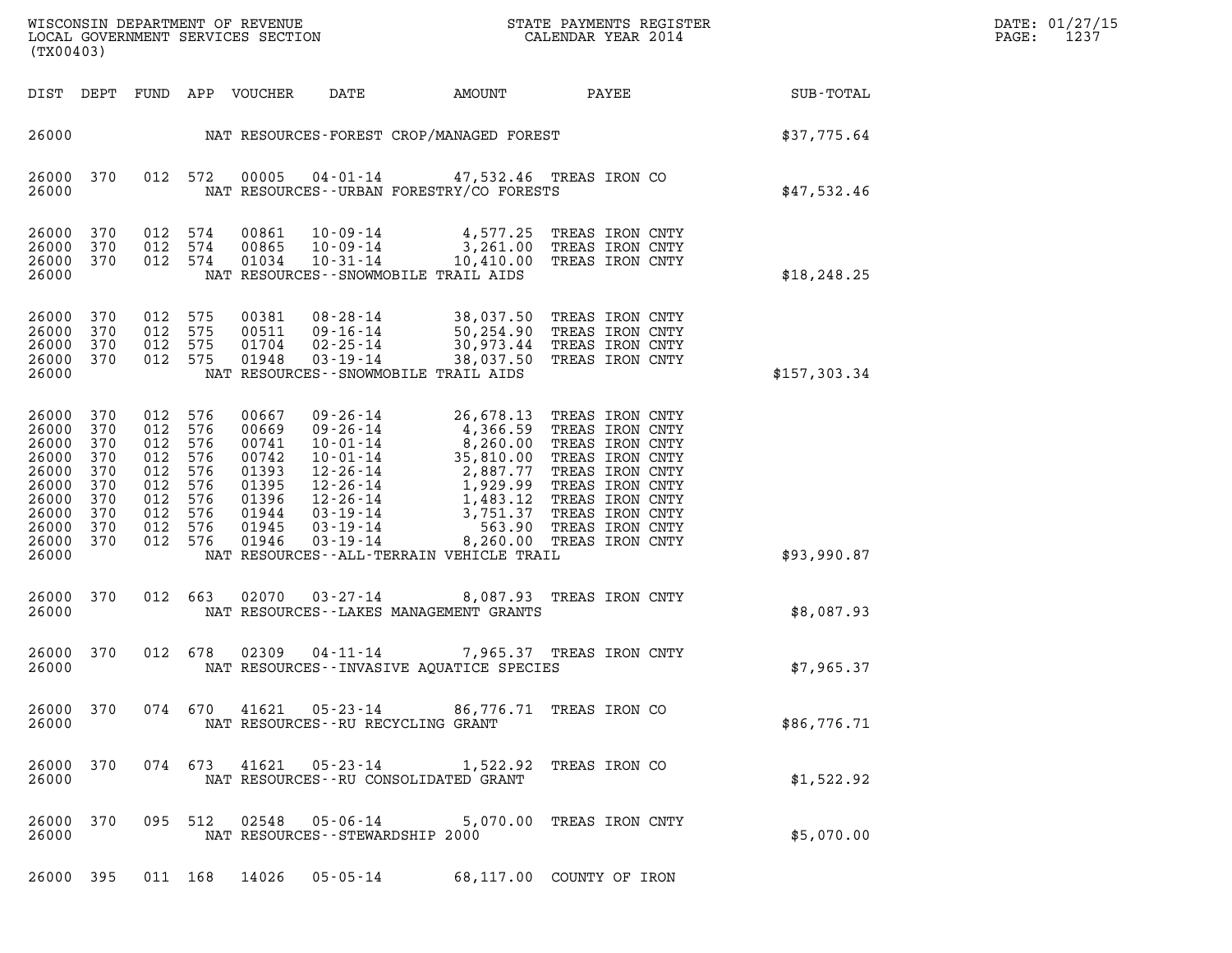| WISCONSIN DEPARTMENT OF REVENUE<br>LOCAL GOVERNMENT SERVICES SECTION<br>(TX00403) | STATE PAYMENTS REGISTER<br>CALENDAR YEAR 2014  |                | DATE: 01/27/15<br>1238<br>PAGE: |
|-----------------------------------------------------------------------------------|------------------------------------------------|----------------|---------------------------------|
| <del>תי ד</del> ח<br>חזודזים<br>UUTOUTO<br>חתהחת<br>רת ג                          | <b>AMOTINIT</b><br><b>DAME</b><br><b>DAVEE</b> | $CITD - TOMAT$ |                                 |

| (TX00403)                                                                                                                  |                                                                                         |                                                                                         |                                                                                         |                                                                                                                   |                                                                                                                                                                                                                                                                           |                                                                                                                                                                    |                                                                                                                                                                                                                           |                  |
|----------------------------------------------------------------------------------------------------------------------------|-----------------------------------------------------------------------------------------|-----------------------------------------------------------------------------------------|-----------------------------------------------------------------------------------------|-------------------------------------------------------------------------------------------------------------------|---------------------------------------------------------------------------------------------------------------------------------------------------------------------------------------------------------------------------------------------------------------------------|--------------------------------------------------------------------------------------------------------------------------------------------------------------------|---------------------------------------------------------------------------------------------------------------------------------------------------------------------------------------------------------------------------|------------------|
| DIST                                                                                                                       | DEPT                                                                                    | FUND                                                                                    | APP                                                                                     | VOUCHER                                                                                                           | DATE                                                                                                                                                                                                                                                                      | AMOUNT                                                                                                                                                             | PAYEE                                                                                                                                                                                                                     | <b>SUB-TOTAL</b> |
| 26000                                                                                                                      |                                                                                         |                                                                                         |                                                                                         |                                                                                                                   | TRANSPORTATION--ELDERLY & DISABLED                                                                                                                                                                                                                                        |                                                                                                                                                                    |                                                                                                                                                                                                                           | \$68,117.00      |
| 26000<br>26000                                                                                                             | 395                                                                                     | 011                                                                                     | 170                                                                                     | 05288                                                                                                             | $03 - 03 - 14$                                                                                                                                                                                                                                                            | TRANSPORTATION--COUNTY FOREST ROAD AIDS                                                                                                                            | 14,930.19 TREAS IRON CO                                                                                                                                                                                                   | \$14,930.19      |
| 26000<br>26000<br>26000<br>26000<br>26000<br>26000<br>26000<br>26000<br>26000<br>26000<br>26000<br>26000<br>26000          | 395<br>395<br>395<br>395<br>395<br>395<br>395<br>395<br>395<br>395<br>395<br>395<br>395 | 011<br>011<br>011<br>011<br>011<br>011<br>011<br>011<br>011<br>011<br>011<br>011<br>011 | 185<br>185<br>185<br>185<br>185<br>185<br>185<br>185<br>185<br>185<br>185<br>185<br>185 | 21230<br>21230<br>21799<br>21799<br>21799<br>21799<br>21799<br>21799<br>25924<br>25924<br>26348<br>29198<br>29386 | $08 - 14 - 14$<br>$08 - 14 - 14$<br>$08 - 20 - 14$<br>$08 - 20 - 14$<br>$08 - 20 - 14$<br>$08 - 20 - 14$<br>$08 - 20 - 14$<br>$08 - 20 - 14$<br>$10 - 01 - 14$<br>$10 - 01 - 14$<br>$10 - 03 - 14$<br>$10 - 30 - 14$<br>$10 - 31 - 14$                                    | 796.04<br>401.04<br>49.55<br>1,976.44<br>602.84<br>49.34<br>395.60<br>908.36<br>2,174.20<br>2,187.60<br>2,075.35<br>989.92<br>791.20                               | TREAS IRON CO<br>TREAS IRON CO<br>TREAS IRON CO<br>TREAS IRON CO<br>TREAS IRON CO<br>TREAS IRON CO<br>TREAS IRON CO<br>TREAS IRON CO<br>TREAS IRON CO<br>TREAS IRON CO<br>TREAS IRON CO<br>TREAS IRON CO<br>TREAS IRON CO |                  |
| 26000                                                                                                                      |                                                                                         |                                                                                         |                                                                                         |                                                                                                                   |                                                                                                                                                                                                                                                                           | TRANSPORTATION - - HIGHWAY SAFETY - FEDERAL                                                                                                                        |                                                                                                                                                                                                                           | \$13,397.48      |
| 26000<br>26000<br>26000<br>26000                                                                                           | 395<br>395<br>395                                                                       | 011<br>011<br>011                                                                       | 190<br>190<br>190                                                                       | 02026<br>18026<br>28026                                                                                           | $01 - 06 - 14$<br>$07 - 07 - 14$<br>$10 - 06 - 14$                                                                                                                                                                                                                        | 71,186.99<br>142,373.98<br>71,187.02<br>TRANSPORTATION - - GENERAL TRANSP AIDS - GTA                                                                               | COUNTY OF IRON<br>COUNTY OF IRON<br>COUNTY OF IRON                                                                                                                                                                        | \$284,747.99     |
| 26000<br>26000<br>26000                                                                                                    | 395<br>395                                                                              | 011<br>011                                                                              | 278<br>278                                                                              | 19256<br>98967                                                                                                    | $07 - 23 - 14$<br>$01 - 07 - 14$                                                                                                                                                                                                                                          | 2,237.16<br>2,202.77<br>TRANSPORTATION - - LRIP/TRIP/MSIP GRANTS                                                                                                   | TREAS IRON CO<br>TREAS IRON CO                                                                                                                                                                                            | \$4,439.93       |
| 26000<br>26000                                                                                                             | 410                                                                                     | 002                                                                                     | 116                                                                                     | 11261                                                                                                             | $11 - 05 - 14$<br>CORRECTIONS - - LOCAL AID                                                                                                                                                                                                                               | 394.08                                                                                                                                                             | TREAS IRON CO                                                                                                                                                                                                             | \$394.08         |
| 26000<br>26000<br>26000<br>26000<br>26000<br>26000<br>26000<br>26000<br>26000<br>26000<br>26000<br>26000<br>26000<br>26000 | 435<br>435<br>435<br>435<br>435<br>435<br>435<br>435<br>435<br>435<br>435<br>435<br>435 | 005<br>005<br>005<br>005<br>005<br>005<br>005<br>005<br>005<br>005<br>005<br>005<br>005 | 000<br>000<br>000<br>000<br>000<br>000<br>000<br>000<br>000<br>000<br>000<br>000<br>000 | 90412<br>90415<br>90416<br>90417<br>90419<br>90420<br>90421<br>90500<br>90502<br>90506<br>90508<br>90509<br>90510 | $01 - 01 - 14$<br>$02 - 01 - 14$<br>$03 - 01 - 14$<br>$04 - 01 - 14$<br>$05 - 01 - 14$<br>$06 - 01 - 14$<br>$06 - 30 - 14$<br>$07 - 01 - 14$<br>$08 - 01 - 14$<br>$09 - 01 - 14$<br>$10 - 01 - 14$<br>$11 - 01 - 14$<br>$12 - 01 - 14$<br>HEALTH SERVICES--STATE/FED AIDS | 21,965.00<br>9,660.00<br>24,764.00<br>18,094.00<br>4,129.00<br>23,603.00<br>4,000.00<br>190,856.00<br>21,890.00<br>24,741.00<br>13,658.00<br>5,412.00<br>33,841.00 | IRON CO<br>IRON CO<br>IRON CO<br>IRON CO<br>IRON CO<br>IRON CO<br>IRON CO<br>IRON CO<br>IRON CO<br>IRON CO<br>IRON CO<br>IRON CO<br>IRON CO                                                                               | \$396,613.00     |
| 26000                                                                                                                      | 437                                                                                     | 005                                                                                     | 000                                                                                     | 00000                                                                                                             | $01 - 06 - 14$                                                                                                                                                                                                                                                            | 3,531.16                                                                                                                                                           | IRON                                                                                                                                                                                                                      |                  |
|                                                                                                                            |                                                                                         |                                                                                         |                                                                                         |                                                                                                                   |                                                                                                                                                                                                                                                                           |                                                                                                                                                                    |                                                                                                                                                                                                                           |                  |

|  |  |  |  |  | 26000 437 005 000 00000 01–06–14 | 3,531.16 IRON |  |
|--|--|--|--|--|----------------------------------|---------------|--|
|--|--|--|--|--|----------------------------------|---------------|--|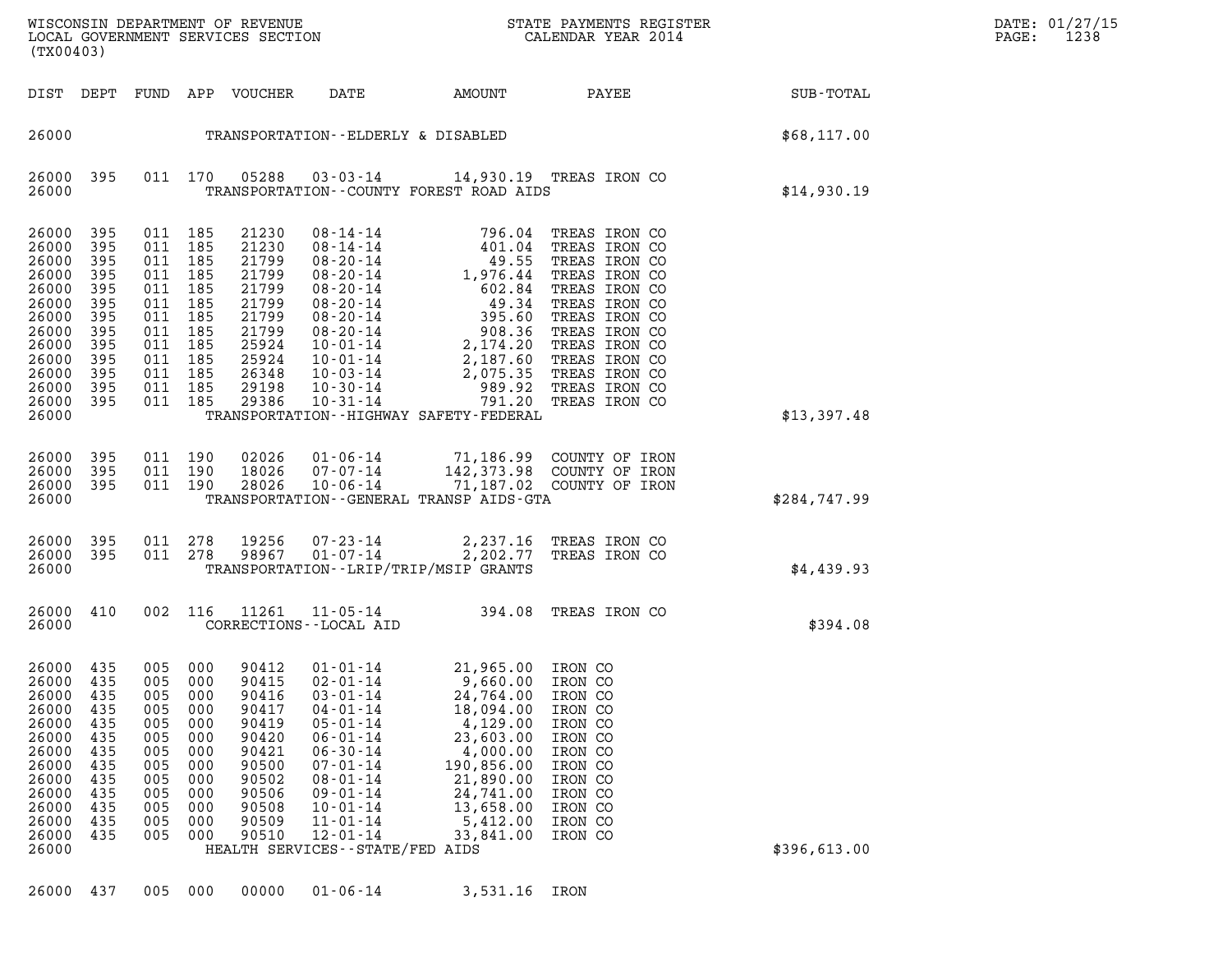| (TX00403)                                 |                                 |                                 |                                 |                                           |                                                                                        |                                                                               |                                                                              |       |               |
|-------------------------------------------|---------------------------------|---------------------------------|---------------------------------|-------------------------------------------|----------------------------------------------------------------------------------------|-------------------------------------------------------------------------------|------------------------------------------------------------------------------|-------|---------------|
| DIST                                      | DEPT                            | FUND                            | APP                             | VOUCHER                                   | DATE                                                                                   | AMOUNT                                                                        |                                                                              | PAYEE | SUB-TOTAL     |
| 26000<br>26000<br>26000<br>26000          | 437<br>437<br>437<br>437        | 005<br>005<br>005<br>005        | 000<br>000<br>000<br>000        | 00000<br>00000<br>00000<br>00000          | $01 - 30 - 14$<br>$02 - 05 - 14$<br>$03 - 05 - 14$<br>$04 - 07 - 14$                   | 17,968.90<br>2.70<br>33,299.77<br>34,105.66                                   | IRON CHILD SUPPORT<br>IRON<br>IRON<br>IRON                                   |       |               |
| 26000<br>26000<br>26000                   | 437<br>437<br>437               | 005<br>005<br>005               | 000<br>000<br>000               | 00000<br>00000<br>00000                   | $04 - 30 - 14$<br>$05 - 05 - 14$<br>$06 - 05 - 14$                                     | 12,961.83<br>13,124.50<br>17,243.86                                           | IRON CHILD SUPPORT<br>IRON<br>IRON                                           |       |               |
| 26000<br>26000<br>26000<br>26000<br>26000 | 437<br>437<br>437<br>437<br>437 | 005<br>005<br>005<br>005<br>005 | 000<br>000<br>000<br>000<br>000 | 00000<br>00000<br>00000<br>00000<br>00000 | $06 - 11 - 14$<br>$07 - 07 - 14$<br>$07 - 30 - 14$<br>$08 - 05 - 14$<br>$08 - 29 - 14$ | 4,991.51<br>6,827.22<br>37,699.93<br>16,353.59<br>82,572.27                   | IRON CHILD SUPPORT<br>IRON<br>IRON CHILD SUPPORT<br>IRON<br>IRON             |       |               |
| 26000<br>26000<br>26000<br>26000<br>26000 | 437<br>437<br>437<br>437<br>437 | 005<br>005<br>005<br>005<br>005 | 000<br>000<br>000<br>000<br>000 | 00000<br>00000<br>00000<br>00000<br>00000 | $09 - 05 - 14$<br>$10 - 05 - 14$<br>$10 - 06 - 14$<br>$10 - 30 - 14$<br>11-04-14       | 19.95<br>11,953.35<br>19.95<br>11,110.98<br>2,858.38 IRON CHILD SUPPORT       | IRON<br>IRON<br>IRON<br>IRON CHILD SUPPORT                                   |       |               |
| 26000<br>26000<br>26000                   | 437<br>437                      | 005<br>005                      | 000<br>000                      | 00000<br>00000                            | $11 - 05 - 14$<br>12-05-14                                                             | 8,240.03 IRON<br>28,365.26 IRON<br>CHILDREN & FAMILIES - - STATE/FEDERAL AIDS |                                                                              |       | \$343, 250.80 |
| 26000<br>26000                            | 455                             | 002                             | 202                             | 02782                                     | $05 - 07 - 14$                                                                         | 576.00<br>JUSTICE -- LAW ENFORCEMENT TRAINING REIMB                           | TREAS IRON CNTY                                                              |       | \$576.00      |
| 26000<br>26000                            | 455                             | 002                             | 221                             | 13                                        | 07-30-14<br>JUSTICE -- LAW ENFORCEMENT SERVICES AID                                    | 80.00                                                                         | TREAS IRON CNTY                                                              |       | \$80.00       |
| 26000<br>26000<br>26000                   | 455<br>455                      | 002<br>002                      | 231<br>231                      | 01454<br>02782                            | 02-19-14<br>05-07-14<br>JUSTICE - - LAW ENFORCEMENT TRAINING                           | 2,951.07                                                                      | 3,360.00 TREAS IRON CNTY<br>TREAS IRON CNTY                                  |       | \$6,311.07    |
| 26000<br>26000<br>26000                   | 455<br>455                      | 002<br>002                      | 532<br>532                      | 009                                       | $07 - 22 - 14$<br>$03 - 10 - 14$                                                       | 22,841.28 TREAS IRON CO<br>JUSTICE - - VICTIM/WITNESS ASSISTANCE SERV         | 18,689.60 TREAS IRON CO                                                      |       | \$41,530.88   |
| 26000<br>26000                            | 465                             | 002                             | 308                             | 00080                                     | $11 - 19 - 14$                                                                         | MILITARY AFFAIRS-EMER MGMT-RESPONSE EQMT                                      | 7,613.00 TREAS IRON CO                                                       |       | \$7,613.00    |
| 26000<br>26000                            | 465                             | 002                             | - 337                           | 01551                                     | $07 - 09 - 14$                                                                         | MILITARY AFFAIRS-EMERGENCY MGMT PLANNING                                      | 1,923.00 TREAS IRON CO                                                       |       | \$1,923.00    |
| 26000<br>26000<br>26000<br>26000          | 465<br>465<br>465               | 002<br>002<br>002               | 342<br>342<br>342               | 00982<br>01418<br>01616                   | $01 - 15 - 14$<br>$05 - 06 - 14$<br>$07 - 11 - 14$                                     | MILITARY AFFAIRS-EMERGENCY MGMT-FED FUND                                      | 12,532.40 TREAS IRON CO<br>3,814.12 TREAS IRON CO<br>12,920.02 TREAS IRON CO |       | \$29, 266.54  |

26000 465 072 364 00929 01-10-14 1,881.00 TREAS IRON CO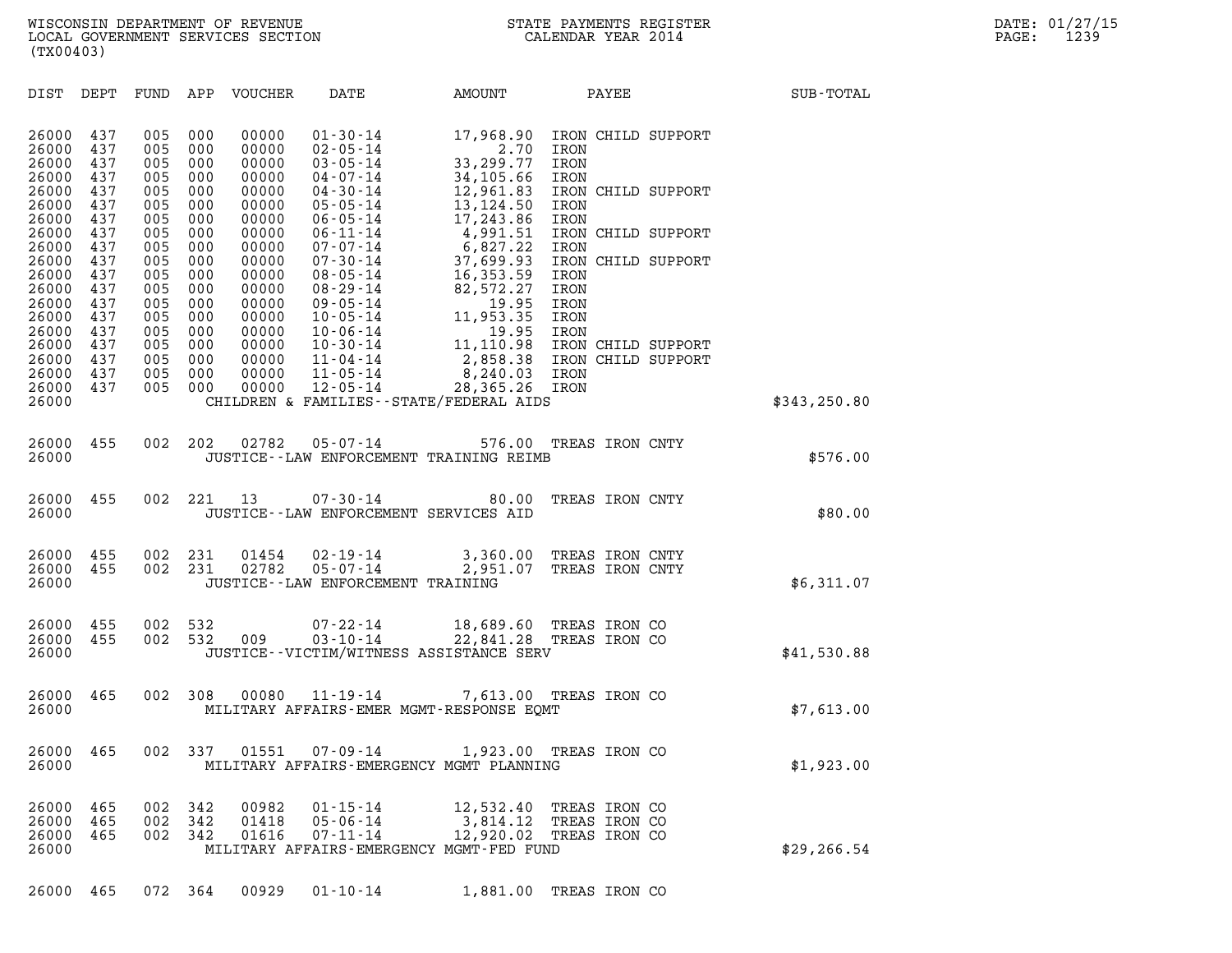| WISCONSIN DEPARTMENT OF REVENUE<br>LOCAL GOVERNMENT SERVICES SECTION<br>(TX00403) | STATE PAYMENTS REGISTER<br>CALENDAR YEAR 2014 | DATE: 01/27/15<br>1240<br>PAGE: |
|-----------------------------------------------------------------------------------|-----------------------------------------------|---------------------------------|

| (TX00403)                                                                                                                                                      |                                                                                                                     |                                                                                                                     |                                                                                                                     |                                                                                                                                                       |                                                                                                                                                                                                                                                                                                                                                        |                                                                                                                                                                                                                                                                    |                                                                                                                                                                                                                                                                                               |              |
|----------------------------------------------------------------------------------------------------------------------------------------------------------------|---------------------------------------------------------------------------------------------------------------------|---------------------------------------------------------------------------------------------------------------------|---------------------------------------------------------------------------------------------------------------------|-------------------------------------------------------------------------------------------------------------------------------------------------------|--------------------------------------------------------------------------------------------------------------------------------------------------------------------------------------------------------------------------------------------------------------------------------------------------------------------------------------------------------|--------------------------------------------------------------------------------------------------------------------------------------------------------------------------------------------------------------------------------------------------------------------|-----------------------------------------------------------------------------------------------------------------------------------------------------------------------------------------------------------------------------------------------------------------------------------------------|--------------|
| DIST                                                                                                                                                           | DEPT                                                                                                                | FUND APP                                                                                                            |                                                                                                                     | VOUCHER                                                                                                                                               | DATE                                                                                                                                                                                                                                                                                                                                                   |                                                                                                                                                                                                                                                                    | AMOUNT PAYEE                                                                                                                                                                                                                                                                                  | SUB-TOTAL    |
| 26000                                                                                                                                                          |                                                                                                                     | \$1,881.00                                                                                                          |                                                                                                                     |                                                                                                                                                       |                                                                                                                                                                                                                                                                                                                                                        |                                                                                                                                                                                                                                                                    |                                                                                                                                                                                                                                                                                               |              |
| 26000<br>26000                                                                                                                                                 | 485                                                                                                                 | 002                                                                                                                 | 127                                                                                                                 | 05419                                                                                                                                                 | VETERANS AFFAIRS GRANTS                                                                                                                                                                                                                                                                                                                                | $05 - 08 - 14$ 850.00                                                                                                                                                                                                                                              | TREAS IRON CO                                                                                                                                                                                                                                                                                 | \$850.00     |
| 26000<br>26000                                                                                                                                                 | 485                                                                                                                 | 082                                                                                                                 | 267                                                                                                                 | 05419                                                                                                                                                 | $05 - 08 - 14$<br>VETERANS AFFAIRS -- GRANTS TO COUNTIES                                                                                                                                                                                                                                                                                               | 3,825.00                                                                                                                                                                                                                                                           | TREAS IRON CO                                                                                                                                                                                                                                                                                 | \$3,825.00   |
| 26000<br>26000                                                                                                                                                 | 485                                                                                                                 | 083                                                                                                                 | 370                                                                                                                 | 05419                                                                                                                                                 | $05 - 08 - 14$<br>VETERANS AFFAIRS -- GRANTS TO COUNTIES                                                                                                                                                                                                                                                                                               | 3,825.00                                                                                                                                                                                                                                                           | TREAS IRON CO                                                                                                                                                                                                                                                                                 | \$3,825.00   |
| 26000<br>26000                                                                                                                                                 | 505                                                                                                                 | 002                                                                                                                 | 142                                                                                                                 | 00784                                                                                                                                                 | $08 - 21 - 14$<br>DOA--FEDERAL ENERGY GRANTS                                                                                                                                                                                                                                                                                                           |                                                                                                                                                                                                                                                                    | 12,903.00 TREAS IRON CNTY                                                                                                                                                                                                                                                                     | \$12,903.00  |
| 26000<br>26000<br>26000<br>26000<br>26000<br>26000<br>26000<br>26000<br>26000<br>26000<br>26000<br>26000<br>26000<br>26000<br>26000<br>26000<br>26000<br>26000 | 505<br>505<br>505<br>505<br>505<br>505<br>505<br>505<br>505<br>505<br>505<br>505<br>505<br>505<br>505<br>505<br>505 | 002<br>002<br>002<br>002<br>002<br>002<br>002<br>002<br>002<br>002<br>002<br>002<br>002<br>002<br>002<br>002<br>002 | 155<br>155<br>155<br>155<br>155<br>155<br>155<br>155<br>155<br>155<br>155<br>155<br>155<br>155<br>155<br>155<br>155 | 60004<br>60073<br>60154<br>60298<br>60348<br>60361<br>60361<br>60400<br>60400<br>60532<br>60532<br>60572<br>60572<br>60616<br>60616<br>60684<br>60753 | $07 - 23 - 14$<br>$08 - 25 - 14$<br>$09 - 23 - 14$<br>$12 - 11 - 14$<br>$12 - 23 - 14$<br>$12 - 23 - 14$<br>$12 - 23 - 14$<br>$01 - 23 - 14$<br>$01 - 23 - 14$<br>$03 - 25 - 14$<br>$03 - 25 - 14$<br>$04 - 08 - 14$<br>$04 - 08 - 14$<br>$04 - 23 - 14$<br>$04 - 23 - 14$<br>$05 - 23 - 14$<br>$06 - 24 - 14$<br>DOA-HOUSING ASSISTANCE-FEDERAL FUNDS | 1,573.38<br>356.99<br>326.18<br>4,777.92<br>683.39<br>147.06<br>4,076.81<br>$\begin{array}{r} 4,076.81 \\ 211.78 \\ 2,431.05 \\ 716.90 \\ 1,605.49 \end{array}$<br>2,431.05<br>716.90<br>1,605.49<br>1,554.34<br>346.12<br>3,047.42<br>54.36<br>993.04<br>1,181.06 | TREAS IRON CO<br>TREAS IRON CO<br>TREAS IRON CO<br>TREAS IRON CO<br>TREAS IRON CO<br>TREAS IRON CO<br>TREAS IRON CO<br>TREAS IRON CO<br>TREAS IRON CO<br>TREAS IRON CO<br>TREAS IRON CO<br>TREAS IRON CO<br>TREAS IRON CO<br>TREAS IRON CO<br>TREAS IRON CO<br>TREAS IRON CO<br>TREAS IRON CO | \$22,083.29  |
| 26000<br>26000<br>26000<br>26000<br>26000                                                                                                                      | 505<br>505<br>505<br>505                                                                                            | 002<br>002<br>002<br>002                                                                                            | 743<br>743<br>743<br>743                                                                                            | 01348<br>06578<br>09127<br>09884                                                                                                                      | $09 - 05 - 14$<br>03-12-14<br>$06 - 09 - 14$<br>$07 - 10 - 14$<br>DOA--HOUSING ASSISTANCE GRANTS                                                                                                                                                                                                                                                       | 136,491.00<br>30,000.00<br>30,000.00<br>26,000.00                                                                                                                                                                                                                  | TREAS IRON CO<br>TREAS IRON CO<br>TREAS IRON CO<br>TREAS IRON CO                                                                                                                                                                                                                              | \$222,491.00 |
| 26000<br>26000<br>26000<br>26000<br>26000<br>26000<br>26000                                                                                                    | 505<br>505<br>505<br>505<br>505<br>505<br>505                                                                       | 035<br>035<br>035<br>035<br>035<br>035<br>035                                                                       | 371<br>371<br>371<br>371<br>371<br>371<br>371                                                                       | 60004<br>60154<br>60361<br>60361<br>60361<br>60400<br>60400                                                                                           | $07 - 23 - 14$<br>$09 - 23 - 14$<br>$12 - 23 - 14$<br>$12 - 23 - 14$<br>$12 - 23 - 14$<br>$01 - 23 - 14$<br>$01 - 23 - 14$                                                                                                                                                                                                                             | 847.62<br>1,615.38<br>1,875.33<br>215.96<br>2,201.47<br>1,118.28<br>1,312.76                                                                                                                                                                                       | TREAS IRON CO<br>TREAS IRON CO<br>TREAS IRON CO<br>TREAS IRON CO<br>TREAS IRON CO<br>TREAS IRON CO<br>TREAS IRON CO                                                                                                                                                                           |              |

(TX00403)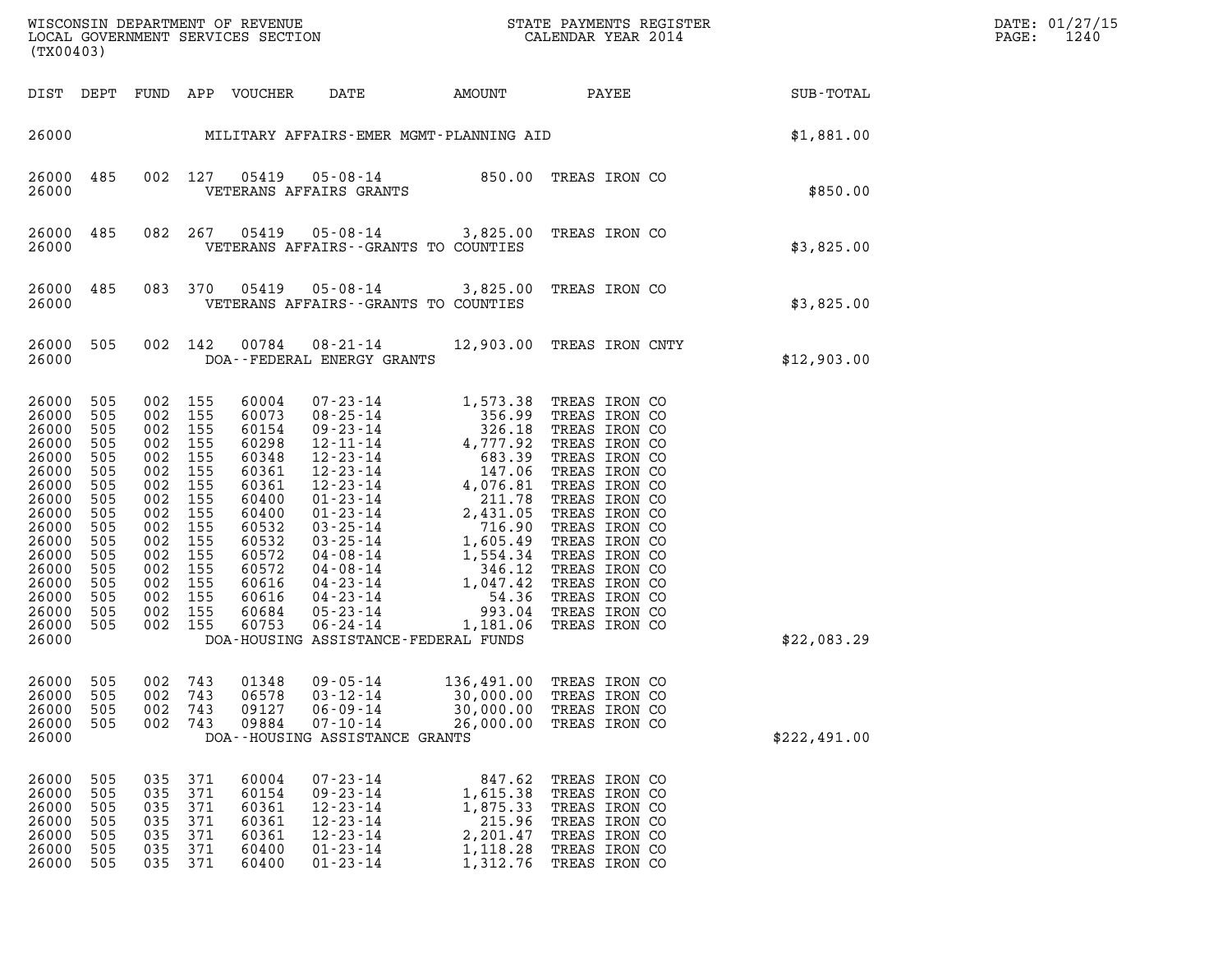| (TX00403)                                                                                                                                                              |                                                                                                                                                                                                                                                             |                                                                 |                                                                                                                     |                  |
|------------------------------------------------------------------------------------------------------------------------------------------------------------------------|-------------------------------------------------------------------------------------------------------------------------------------------------------------------------------------------------------------------------------------------------------------|-----------------------------------------------------------------|---------------------------------------------------------------------------------------------------------------------|------------------|
| DIST<br>DEPT<br>FUND                                                                                                                                                   | APP<br>VOUCHER<br>DATE                                                                                                                                                                                                                                      | AMOUNT                                                          | PAYEE                                                                                                               | <b>SUB-TOTAL</b> |
| 26000<br>505<br>035<br>505<br>035<br>26000<br>505<br>26000<br>035<br>26000<br>505<br>035<br>26000<br>505<br>035<br>26000<br>505<br>035<br>26000<br>505<br>035<br>26000 | 371<br>60532<br>$03 - 25 - 14$<br>371<br>60532<br>$03 - 25 - 14$<br>371<br>60532<br>$03 - 25 - 14$<br>371<br>60572<br>$04 - 08 - 14$<br>371<br>04-08-14<br>60572<br>371<br>60616<br>04-23-14<br>60753<br>371<br>$06 - 24 - 14$<br>DOA--PUBLIC BENEFITS FUND | 866.95<br>265.60<br>738.52<br>96.47<br>932.87<br>16.82<br>48.47 | TREAS IRON CO<br>TREAS IRON CO<br>TREAS IRON CO<br>TREAS IRON CO<br>TREAS IRON CO<br>TREAS IRON CO<br>TREAS IRON CO | \$12, 152.50     |
| 26000<br>505<br>089<br>505<br>089<br>26000<br>26000                                                                                                                    | 166<br>00161<br>$08 - 11 - 14$<br>05109<br>166<br>$01 - 28 - 14$<br>DOA--LAND INFORMATION FUND                                                                                                                                                              | 45,554.00 TREAS IRON CNTY<br>1,000.00                           | TREAS IRON CNTY                                                                                                     | \$46,554.00      |
| 835<br>26000<br>002<br>26000<br>835<br>002<br>26000                                                                                                                    | 43610<br>105<br>07-28-14<br>105<br>80714<br>$11 - 17 - 14$<br>REVENUE - - STATE SHARED REVENUES                                                                                                                                                             | 19,662.88 TREAS IRON CO<br>111,715.22                           | TREAS IRON CO                                                                                                       | \$131,378.10     |
| 26000<br>835<br>002<br>26000                                                                                                                                           | 109<br>01026<br>07-28-14<br>REVENUE--EXEMPT COMPUTER AID                                                                                                                                                                                                    | 1,512.00                                                        | TREAS IRON CO                                                                                                       | \$1,512.00       |
| 26000<br>835<br>002<br>26000<br>835<br>002<br>26000                                                                                                                    | 302<br>10038<br>$07 - 28 - 14$<br>302<br>11038<br>$07 - 28 - 14$<br>REVENUE-FIRST DOLLAR/SCHOOL LEVY CREDITS                                                                                                                                                | 963,798.07 TREAS IRON CO<br>266,901.15                          | TREAS IRON CO                                                                                                       | \$1,230,699.22   |
| 26000<br>835<br>021<br>26000                                                                                                                                           | 363<br>37319<br>$03 - 24 - 14$<br>REVENUE--LOTTERY CREDIT -                                                                                                                                                                                                 | 162,350.05 TREAS IRON CO                                        |                                                                                                                     | \$162,350.05     |
| 26000                                                                                                                                                                  | DISTRICT TOTAL APPROPRIATIONS                                                                                                                                                                                                                               |                                                                 |                                                                                                                     | \$3,738,690.26   |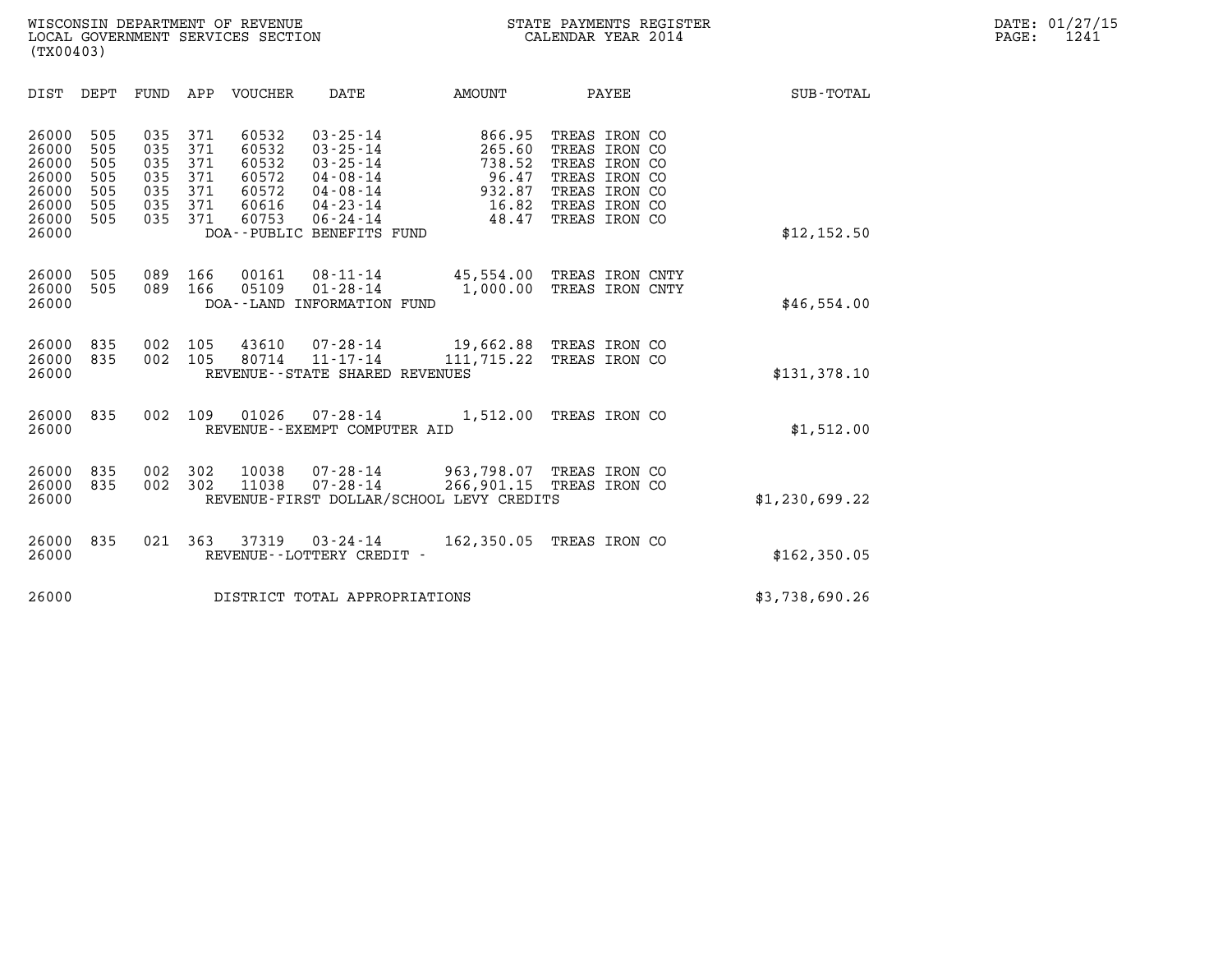| WISCONSIN DEPARTMENT OF REVENUE<br>LOCAL GOVERNMENT SERVICES SECTION | STATE PAYMENTS REGISTER<br>CALENDAR YEAR 2014 | DATE: 01/27/15<br>1242<br>PAGE: |
|----------------------------------------------------------------------|-----------------------------------------------|---------------------------------|

| WISCONSIN DEPARTMENT OF REVENUE<br>STATE PAYMENTS REGISTER<br>LOCAL GOVERNMENT SERVICES SECTION<br>CALENDAR YEAR 2014<br>(TX00403) |                          |                          |                          |                                  |                                                                                                                |                                     |                                                                                        |              |
|------------------------------------------------------------------------------------------------------------------------------------|--------------------------|--------------------------|--------------------------|----------------------------------|----------------------------------------------------------------------------------------------------------------|-------------------------------------|----------------------------------------------------------------------------------------|--------------|
| DIST                                                                                                                               | DEPT                     | FUND                     | APP                      | <b>VOUCHER</b>                   | <b>DATE</b>                                                                                                    | AMOUNT                              | PAYEE                                                                                  | SUB-TOTAL    |
| 26002<br>26002                                                                                                                     | 165                      | 002                      | 225                      | 00677                            | $06 - 30 - 14$ 557.06<br>SAFETY/PROF SERV--FIRE INSURANCE DUES                                                 |                                     | TREAS TN ANDERSON                                                                      | \$557.06     |
| 26002<br>26002                                                                                                                     | 370                      | 000                      | 001                      | 01DNR                            | NAT RESOURCES-SEVERANCE/YIELD/WITHDRAWAL                                                                       |                                     | 06-19-14 328.37 TREAS TOWN ANDERSON                                                    | \$328.37     |
| 26002<br>26002                                                                                                                     | 370                      | 002                      | 503                      | 16572                            | $01 - 30 - 14$<br>NAT RESOURCES--AIDS IN LIEU OF TAXES                                                         | 10,607.20                           | TREAS TN ANDERSON<br>TOWN SHARE 1008.49                                                | \$10,607.20  |
| 26002<br>26002<br>26002                                                                                                            | 370<br>370               | 012<br>012               | 571<br>571               | 37623<br>37623                   | $06 - 16 - 14$<br>NAT RESOURCES - - FOREST CROP/MFL/CO FOREST                                                  |                                     | 06-16-14 1,589.10 TREAS TN ANDERSON<br>12,359.45 TREAS TN ANDERSON                     | \$13,948.55  |
| 26002<br>26002<br>26002<br>26002<br>26002                                                                                          | 395<br>395<br>395<br>395 | 011<br>011<br>011<br>011 | 191<br>191<br>191<br>191 | 04675<br>10675<br>20675<br>30675 | $01 - 06 - 14$<br>04-07-14<br>$07 - 07 - 14$<br>$10 - 06 - 14$<br>TRANSPORTATION - - GENERAL TRANSP AIDS - GTA | 20,439.63<br>20,439.63<br>20,439.65 | 20,439.63 TOWN OF ANDERSON<br>TOWN OF ANDERSON<br>TOWN OF ANDERSON<br>TOWN OF ANDERSON | \$81,758.54  |
| 26002<br>26002<br>26002                                                                                                            | 835<br>835               | 002<br>002               | 105<br>105               | 43599<br>80702                   | $11 - 17 - 14$<br>REVENUE - - STATE SHARED REVENUES                                                            | 9,949.70                            | 07-28-14 1,755.83 TREAS TN ANDERSON<br>TREAS TN ANDERSON                               | \$11,705.53  |
| 26002                                                                                                                              |                          |                          |                          |                                  | DISTRICT TOTAL APPROPRIATIONS                                                                                  |                                     |                                                                                        | \$118,905.25 |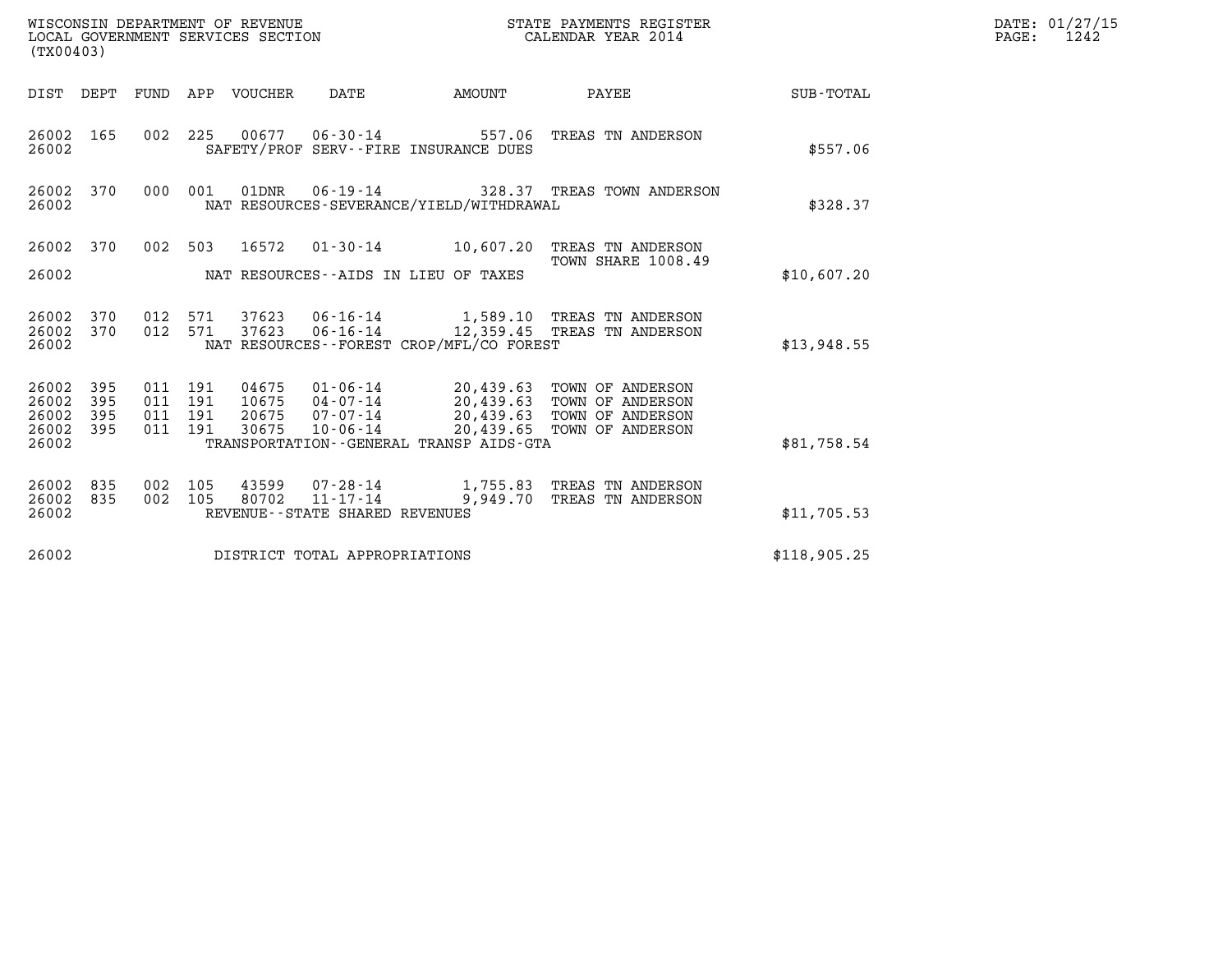| WISCONSIN DEPARTMENT OF REVENUE<br>LOCAL GOVERNMENT SERVICES SECTION<br>(TX00403) |            |                                      |            |                         |                                                  |                                                                                                   | STATE PAYMENTS REGISTER<br>CALENDAR YEAR 2014                       |               | DATE: 01/27/15<br>PAGE:<br>1243 |
|-----------------------------------------------------------------------------------|------------|--------------------------------------|------------|-------------------------|--------------------------------------------------|---------------------------------------------------------------------------------------------------|---------------------------------------------------------------------|---------------|---------------------------------|
| DIST                                                                              | DEPT       | FUND                                 | APP        | VOUCHER                 | DATE                                             | AMOUNT                                                                                            | PAYEE                                                               | SUB-TOTAL     |                                 |
| 26004 165<br>26004                                                                |            |                                      | 002 225    |                         |                                                  | 00678 06-30-14 503.15<br>SAFETY/PROF SERV--FIRE INSURANCE DUES                                    | TREAS TN CAREY                                                      | \$503.15      |                                 |
| 26004 370<br>26004 370<br>26004                                                   |            | 000<br>000                           | 001<br>001 | 01DNR<br>03DNR          | 06-19-14<br>$11 - 04 - 14$                       | NAT RESOURCES-SEVERANCE/YIELD/WITHDRAWAL                                                          | 3,173.91 TREAS TOWN CAREY<br>863.00 TREAS TOWN CAREY                | \$4,036.91    |                                 |
| 26004<br>26004<br>26004                                                           | 370<br>370 | 012 571<br>012 571                   |            | 37624<br>37624          | $06 - 16 - 14$                                   | NAT RESOURCES - - FOREST CROP/MFL/CO FOREST                                                       | 06-16-14 1,045.61 TREAS TN CAREY<br>4,788.63 TREAS TN CAREY         | \$5,834.24    |                                 |
| 26004 395<br>26004<br>26004<br>26004 395<br>26004                                 | 395<br>395 | 011 191<br>011 191<br>011<br>011 191 | 191        | 10676<br>20676<br>30676 | 04-07-14<br>07-07-14<br>$10 - 06 - 14$           | 04676  01-06-14  20,381.41  TOWN OF CAREY<br>20,381.44<br>TRANSPORTATION--GENERAL TRANSP AIDS-GTA | 20,381.41 TOWN OF CAREY<br>20,381.41 TOWN OF CAREY<br>TOWN OF CAREY | \$81,525.67   |                                 |
| 26004 835<br>26004 835<br>26004                                                   |            | 002 105<br>002 105                   |            | 43600<br>80703          | $11 - 17 - 14$<br>REVENUE--STATE SHARED REVENUES | $07 - 28 - 14$ 2,296.15<br>13,011.49                                                              | TREAS TN CAREY<br>TREAS TN CAREY                                    | \$15,307.64   |                                 |
| 26004                                                                             |            |                                      |            |                         | DISTRICT TOTAL APPROPRIATIONS                    |                                                                                                   |                                                                     | \$107, 207.61 |                                 |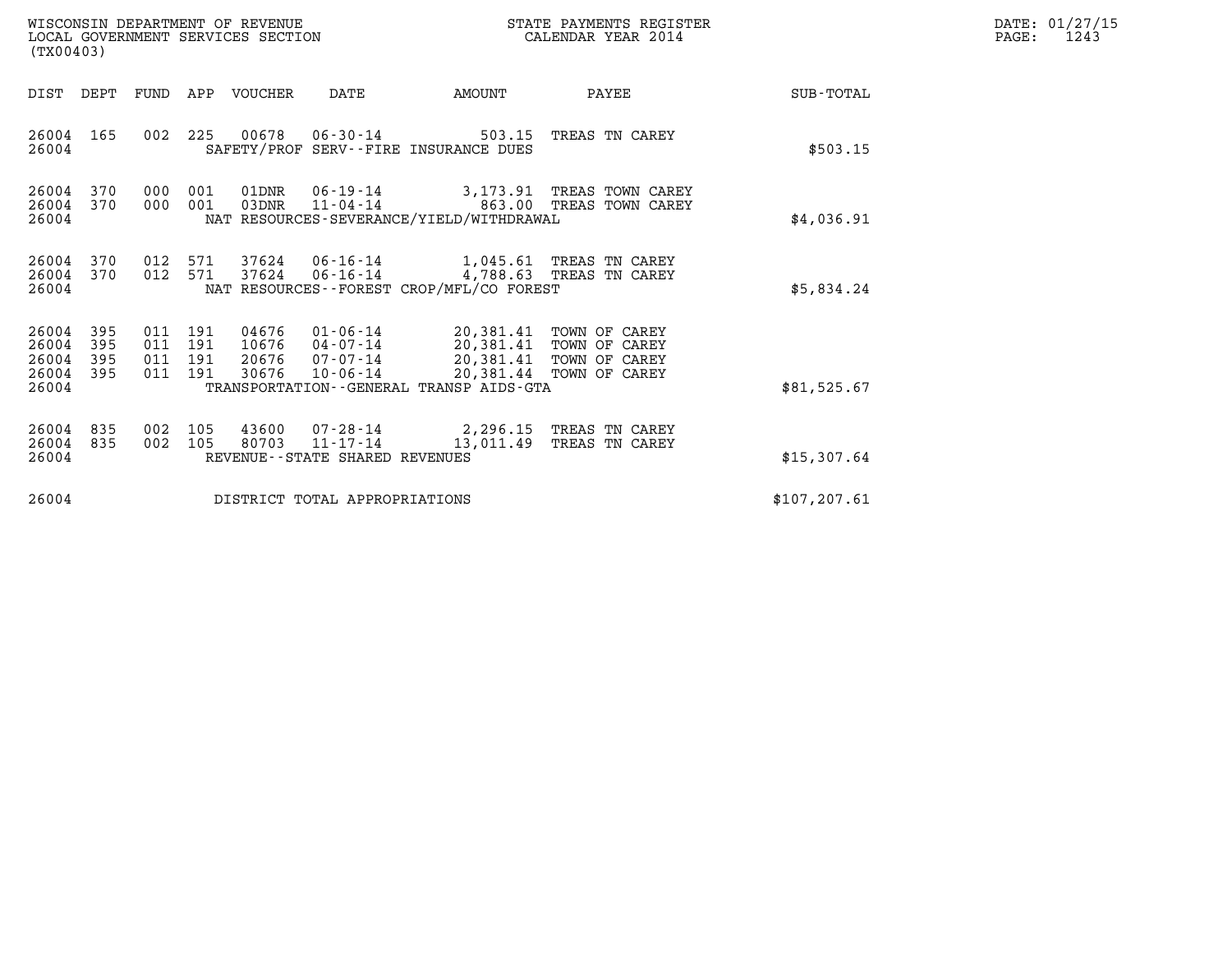| WISCONSIN DEPARTMENT OF REVENUE<br>LOCAL GOVERNMENT SERVICES SECTION<br>(TX00403) |                          |                                          |         |                                  |                                |                                                                                                                                                    | STATE PAYMENTS REGISTER<br>CALENDAR YEAR 2014                                          |               | DATE: 01/27/15<br>$\mathtt{PAGE}$ :<br>1244 |
|-----------------------------------------------------------------------------------|--------------------------|------------------------------------------|---------|----------------------------------|--------------------------------|----------------------------------------------------------------------------------------------------------------------------------------------------|----------------------------------------------------------------------------------------|---------------|---------------------------------------------|
|                                                                                   |                          |                                          |         | DIST DEPT FUND APP VOUCHER       | DATE                           |                                                                                                                                                    | AMOUNT PAYEE                                                                           | SUB-TOTAL     |                                             |
| 26006 165<br>26006                                                                |                          |                                          | 002 225 |                                  |                                | SAFETY/PROF SERV--FIRE INSURANCE DUES                                                                                                              |                                                                                        | \$377.36      |                                             |
| 26006 370<br>26006                                                                |                          | 000 001                                  |         |                                  |                                | NAT RESOURCES-SEVERANCE/YIELD/WITHDRAWAL                                                                                                           | 675.20 TREAS TOWN GURNEY                                                               | \$675.20      |                                             |
| 26006<br>26006<br>26006                                                           | 370<br>370               | 012 571<br>012 571                       |         | 37625                            |                                | NAT RESOURCES--FOREST CROP/MFL/CO FOREST                                                                                                           | 37625  06-16-14  390.92  TREAS TN GURNEY<br>06-16-14 4,265.80 TREAS TN GURNEY          | \$4,656.72    |                                             |
| 26006<br>26006<br>26006<br>26006<br>26006                                         | 395<br>395<br>395<br>395 | 011 191<br>011 191<br>011 191<br>011 191 |         | 04677<br>10677<br>20677<br>30677 | 07-07-14<br>10-06-14           | 01-06-14 17,497.00 TOWN OF GURNEY<br>04-07-14 17,497.00 TOWN OF GURNEY<br>17,497.00 TOWN OF GURNEY<br>TRANSPORTATION - - GENERAL TRANSP AIDS - GTA | 17,497.02 TOWN OF GURNEY                                                               | \$69,988.02   |                                             |
| 26006<br>26006<br>26006                                                           | 835<br>835               | 002 105<br>002 105                       |         |                                  | REVENUE--STATE SHARED REVENUES |                                                                                                                                                    | 43601 07-28-14 3,836.72 TREAS TN GURNEY<br>80704  11-17-14  21,741.42  TREAS TN GURNEY | \$25,578.14   |                                             |
| 26006<br>26006                                                                    | 835                      | 002 109                                  |         |                                  | REVENUE--EXEMPT COMPUTER AID   |                                                                                                                                                    | 02618  07-28-14  7.00 TREAS TN GURNEY                                                  | \$7.00        |                                             |
| 26006                                                                             |                          |                                          |         |                                  | DISTRICT TOTAL APPROPRIATIONS  |                                                                                                                                                    |                                                                                        | \$101, 282.44 |                                             |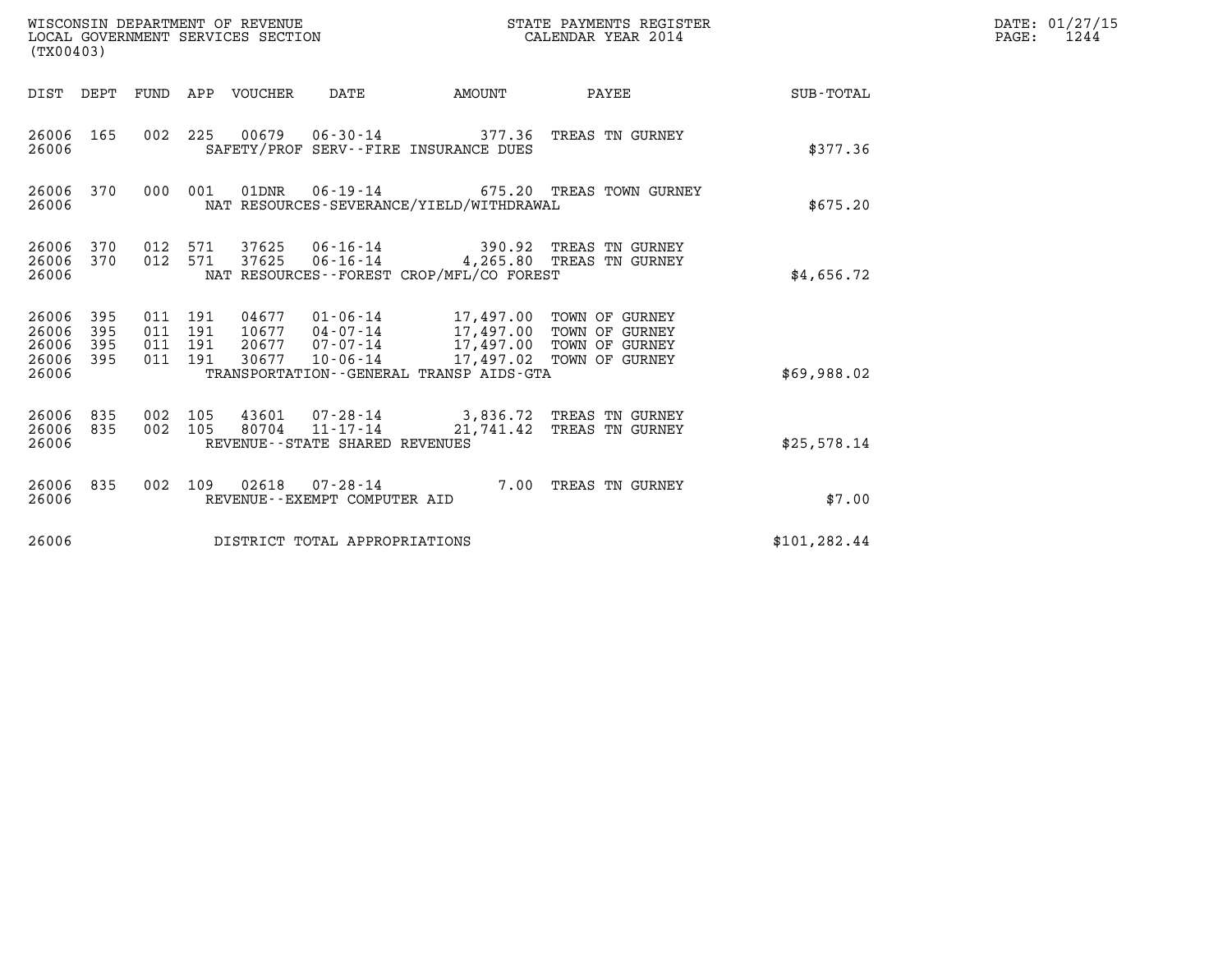| (TX00403)                                                             |                                          | WISCONSIN DEPARTMENT OF REVENUE<br>LOCAL GOVERNMENT SERVICES SECTION |                                                     | STATE PAYMENTS REGISTER<br>CALENDAR YEAR 2014                                          |                                                                                                                  |              | DATE: 01/27/15<br>1245<br>$\mathtt{PAGE}$ : |
|-----------------------------------------------------------------------|------------------------------------------|----------------------------------------------------------------------|-----------------------------------------------------|----------------------------------------------------------------------------------------|------------------------------------------------------------------------------------------------------------------|--------------|---------------------------------------------|
|                                                                       |                                          | DIST DEPT FUND APP VOUCHER                                           | DATE                                                | AMOUNT                                                                                 | PAYEE                                                                                                            | SUB-TOTAL    |                                             |
| 26008 165<br>26008                                                    |                                          |                                                                      |                                                     | SAFETY/PROF SERV--FIRE INSURANCE DUES                                                  | 002 225 00680 06-30-14 1,293.81 TREAS TN KIMBALL                                                                 | \$1,293.81   |                                             |
| 370<br>26008<br>26008 370<br>26008                                    | 000 001<br>000 001                       | 01DNR<br>02DNR                                                       | 06-19-14                                            | NAT RESOURCES-SEVERANCE/YIELD/WITHDRAWAL                                               | 69.81 TREAS TOWN KIMBALL<br>09-11-14 272.60 TREAS TOWN KIMBALL                                                   | \$342.41     |                                             |
| 26008 370<br>370<br>26008<br>26008                                    | 012 571<br>012 571                       | 37626                                                                | $06 - 16 - 14$                                      | NAT RESOURCES - - FOREST CROP/MFL/CO FOREST                                            | 37626  06-16-14  826.88  TREAS TN KIMBALL<br>1,038.00 TREAS TN KIMBALL                                           | \$1,864.88   |                                             |
| 26008<br>395<br>26008<br>395<br>395<br>26008<br>395<br>26008<br>26008 | 011 191<br>011 191<br>011 191<br>011 191 | 20678<br>30678                                                       | 10678  04-07-14<br>07-07-14<br>10-06-14             | 04678  01-06-14  23,996.19  TOWN OF KIMBALL<br>TRANSPORTATION--GENERAL TRANSP AIDS-GTA | 23,996.19 TOWN OF KIMBALL<br>23,996.19 TOWN OF KIMBALL<br>23,996.19 TOWN OF KIMBALL<br>23,996.21 TOWN OF KIMBALL | \$95,984.78  |                                             |
| 26008 835<br>26008 835<br>26008                                       | 002 105<br>002 105                       | 43602<br>80705                                                       | $11 - 17 - 14$<br>REVENUE - - STATE SHARED REVENUES |                                                                                        | 07-28-14 10,719.96 TREAS TN KIMBALL<br>60,717.29 TREAS TN KIMBALL                                                | \$71,437.25  |                                             |
| 26008 835<br>26008                                                    |                                          |                                                                      | REVENUE--EXEMPT COMPUTER AID                        |                                                                                        | 002 109 02619 07-28-14 14.00 TREAS TN KIMBALL                                                                    | \$14.00      |                                             |
| 26008                                                                 |                                          | DISTRICT TOTAL APPROPRIATIONS                                        |                                                     |                                                                                        |                                                                                                                  | \$170,937.13 |                                             |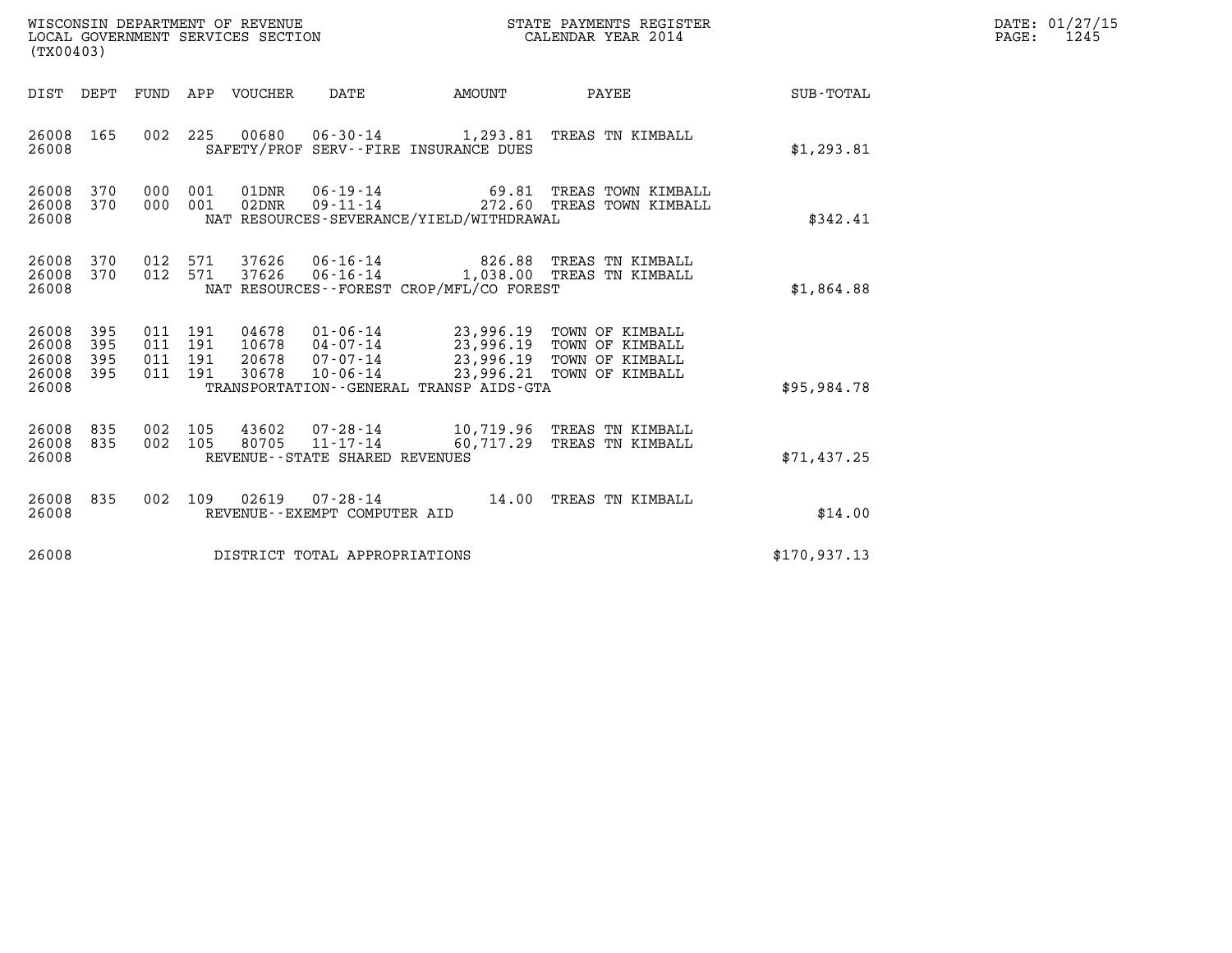| DATE: | 01/27/15 |
|-------|----------|
| PAGE: | 1246     |

| (TX00403)                                             |           |                               |         |                |                                                                 |                                          |                                                                                                                                                                                  |              | DATE: 01/27/15<br>$\mathtt{PAGE:}$<br>1246 |
|-------------------------------------------------------|-----------|-------------------------------|---------|----------------|-----------------------------------------------------------------|------------------------------------------|----------------------------------------------------------------------------------------------------------------------------------------------------------------------------------|--------------|--------------------------------------------|
|                                                       |           |                               |         |                |                                                                 | DIST DEPT FUND APP VOUCHER DATE AMOUNT   | PAYEE SUB-TOTAL                                                                                                                                                                  |              |                                            |
| 26010 165<br>26010                                    |           |                               |         | 002 225 00681  | $06 - 30 - 14$                                                  | SAFETY/PROF SERV--FIRE INSURANCE DUES    | 503.15 TREAS TN KNIGHT                                                                                                                                                           | \$503.15     |                                            |
| 26010 370<br>26010 370<br>26010                       |           | 000 001<br>000 001            |         | 01DNR<br>02DNR | $06 - 19 - 14$                                                  | NAT RESOURCES-SEVERANCE/YIELD/WITHDRAWAL | 5,011.32 TREAS TOWN KNIGHT<br>09-11-14 447.44 TREAS TOWN KNIGHT                                                                                                                  | \$5,458.76   |                                            |
| 26010<br>26010 370                                    | 370       | 002 503<br>002 503            |         | 16754<br>16754 |                                                                 |                                          | 02-05-14 1,369.50 TREAS TN KNIGHT<br>02-05-14 401.56 TREAS TN KNIGHT                                                                                                             |              |                                            |
| 26010                                                 |           |                               |         |                |                                                                 | NAT RESOURCES--AIDS IN LIEU OF TAXES     | TOWN SHARE 160.97                                                                                                                                                                | \$1,771.06   |                                            |
| 26010 370<br>26010 370<br>26010                       |           |                               |         |                |                                                                 | NAT RESOURCES--FOREST CROP/MFL/CO FOREST | $0.12$ 571 37627 06-16-14 4,803.79 TREAS TN KNIGHT<br>012 571 37627 06-16-14 8,411.01 TREAS TN KNIGHT                                                                            | \$13, 214.80 |                                            |
| 26010                                                 | 26010 370 |                               |         |                |                                                                 | NAT RESOURCES--AIDS IN LIEU OF TAXES     | 012 579 19381 04-16-14 2.16 TREAS TN KNIGHT                                                                                                                                      | \$2.16       |                                            |
| 26010 395<br>26010<br>26010 395<br>26010 395<br>26010 | 395       | 011 191<br>011 191<br>011 191 | 011 191 |                |                                                                 | TRANSPORTATION--GENERAL TRANSP AIDS-GTA  | 04679  01-06-14  26,674.20 TOWN OF KNIGHT<br>10679  04-07-14  26,674.20 TOWN OF KNIGHT<br>20679  07-07-14  26,674.20 TOWN OF KNIGHT<br>30679  10-06-14  26,674.20 TOWN OF KNIGHT | \$106,696.80 |                                            |
| 26010 835<br>26010 835<br>26010                       |           | 002 105                       | 002 105 | 43603<br>80706 | 07-28-14<br>$11 - 17 - 14$<br>REVENUE - - STATE SHARED REVENUES |                                          | 4,457.73 TREAS TN KNIGHT<br>25, 216.17 TREAS TN KNIGHT                                                                                                                           | \$29,673.90  |                                            |
| 26010 835<br>26010                                    |           |                               | 002 109 |                | REVENUE--EXEMPT COMPUTER AID                                    |                                          | 02620  07-28-14  3.00 TREAS TN KNIGHT                                                                                                                                            | \$3.00       |                                            |
| 26010                                                 |           |                               |         |                | DISTRICT TOTAL APPROPRIATIONS                                   |                                          |                                                                                                                                                                                  | \$157,323.63 |                                            |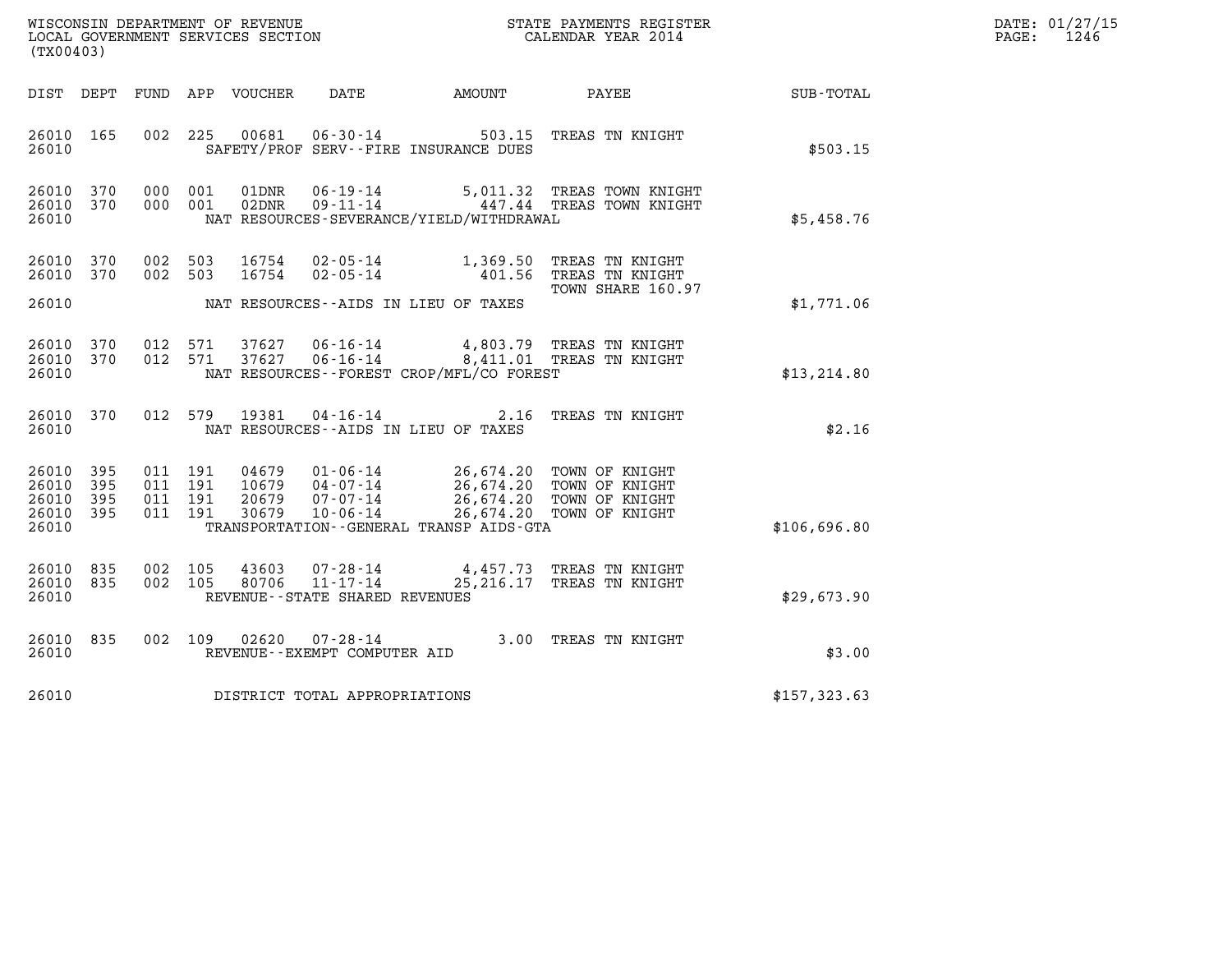| DATE: | 01/27/15 |
|-------|----------|
| PAGE: | 1247     |

| WISCONSIN DEPARTMENT OF REVENUE<br>LOCAL GOVERNMENT SERVICES SECTION<br>(TX00403) |                   |                                      |                   |                                  |                                                                            |                                                    | STATE PAYMENTS REGISTER<br>CALENDAR YEAR 2014                                                                              |                | DATE: 01/27/15<br>1247<br>PAGE: |
|-----------------------------------------------------------------------------------|-------------------|--------------------------------------|-------------------|----------------------------------|----------------------------------------------------------------------------|----------------------------------------------------|----------------------------------------------------------------------------------------------------------------------------|----------------|---------------------------------|
| DIST DEPT                                                                         |                   |                                      |                   | FUND APP VOUCHER                 | DATE                                                                       | AMOUNT                                             | PAYEE                                                                                                                      | SUB-TOTAL      |                                 |
| 26012 165<br>26012                                                                |                   | 002                                  | 225               | 00682                            | $06 - 30 - 14$                                                             | 10,637.98<br>SAFETY/PROF SERV--FIRE INSURANCE DUES | TREAS TN MERCER                                                                                                            | \$10,637.98    |                                 |
| 26012<br>26012<br>26012<br>26012 370                                              | 370<br>370<br>370 | 002<br>002<br>002<br>002 503         | 503<br>503<br>503 | 17188<br>17188<br>17188<br>17188 | 02-25-14<br>02-25-14<br>$02 - 25 - 14$<br>$02 - 25 - 14$                   | 96,644.24<br>63,770.09                             | 115,164.78 TREAS TN MERCER<br>3,462.06 TREAS TN MERCER<br>TREAS TN MERCER<br>TREAS TN MERCER<br><b>TOWN SHARE 51706.32</b> |                |                                 |
| 26012                                                                             |                   |                                      |                   |                                  |                                                                            | NAT RESOURCES--AIDS IN LIEU OF TAXES               |                                                                                                                            | \$279,041.17   |                                 |
| 26012 370<br>26012                                                                |                   | 002                                  | 785               | 00116                            | 12-19-14                                                                   | NAT RESOURCES--FOREST ROAD PAYMENT                 | 140,000.00 TREAS TN MERCER                                                                                                 | \$140,000.00   |                                 |
| 26012<br>26012 370<br>26012                                                       | 370               | 012 571<br>012 571                   |                   | 37628<br>37628                   | 06-16-14<br>$06 - 16 - 14$                                                 | NAT RESOURCES--FOREST CROP/MFL/CO FOREST           | 2,670.13 TREAS TN MERCER<br>9,866.24 TREAS TN MERCER                                                                       | \$12,536.37    |                                 |
| 26012<br>26012<br>26012 370<br>26012                                              | 370<br>370        | 012<br>012<br>012 579                | 579<br>579        | 19382<br>19382<br>19382          | $04 - 16 - 14$<br>04-16-14<br>$04 - 16 - 14$                               | 6,457.75<br>NAT RESOURCES -- AIDS IN LIEU OF TAXES | 15,004.65 TREAS TN MERCER<br>5,404.86 TREAS TN MERCER<br>TREAS TN MERCER                                                   | \$26,867.26    |                                 |
| 26012<br>26012                                                                    | 370               | 095 512                              |                   | 02454                            | $04 - 30 - 14$<br>NAT RESOURCES - - STEWARDSHIP 2000                       |                                                    | 198,438.00 TREAS TN MERCER                                                                                                 | \$198,438.00   |                                 |
| 26012<br>26012<br>26012<br>26012 395<br>26012                                     | 395<br>395<br>395 | 011 191<br>011 191<br>011<br>011 191 | 191               | 04680<br>10680<br>20680<br>30680 | $01 - 06 - 14$<br>04-07-14<br>07-07-14<br>$10 - 06 - 14$                   | TRANSPORTATION--GENERAL TRANSP AIDS-GTA            | 81,975.53 TOWN OF MERCER<br>81,975.53 TOWN OF MERCER<br>81,975.53 TOWN OF MERCER<br>81,975.54 TOWN OF MERCER               | \$327,902.13   |                                 |
| 26012 835<br>26012 835<br>26012                                                   |                   | 002 105                              |                   | 43604                            | $07 - 28 - 14$<br>002 105 80707 11-17-14<br>REVENUE--STATE SHARED REVENUES |                                                    | 5,402.18 TREAS TN MERCER<br>31,423.27 TREAS TN MERCER                                                                      | \$36,825.45    |                                 |
| 26012 835<br>26012                                                                |                   |                                      |                   |                                  | REVENUE--EXEMPT COMPUTER AID                                               |                                                    | 002 109 02621 07-28-14 234.00 TREAS TN MERCER                                                                              | \$234.00       |                                 |
| 26012 835<br>26012                                                                |                   |                                      |                   |                                  |                                                                            | DOA-PAYMENT FOR MUNICIPAL SERVICES AID             | 002 501 00002 02-03-14 147.05 TREAS TN MERCER                                                                              | \$147.05       |                                 |
| 26012                                                                             |                   |                                      |                   |                                  | DISTRICT TOTAL APPROPRIATIONS                                              |                                                    |                                                                                                                            | \$1,032,629.41 |                                 |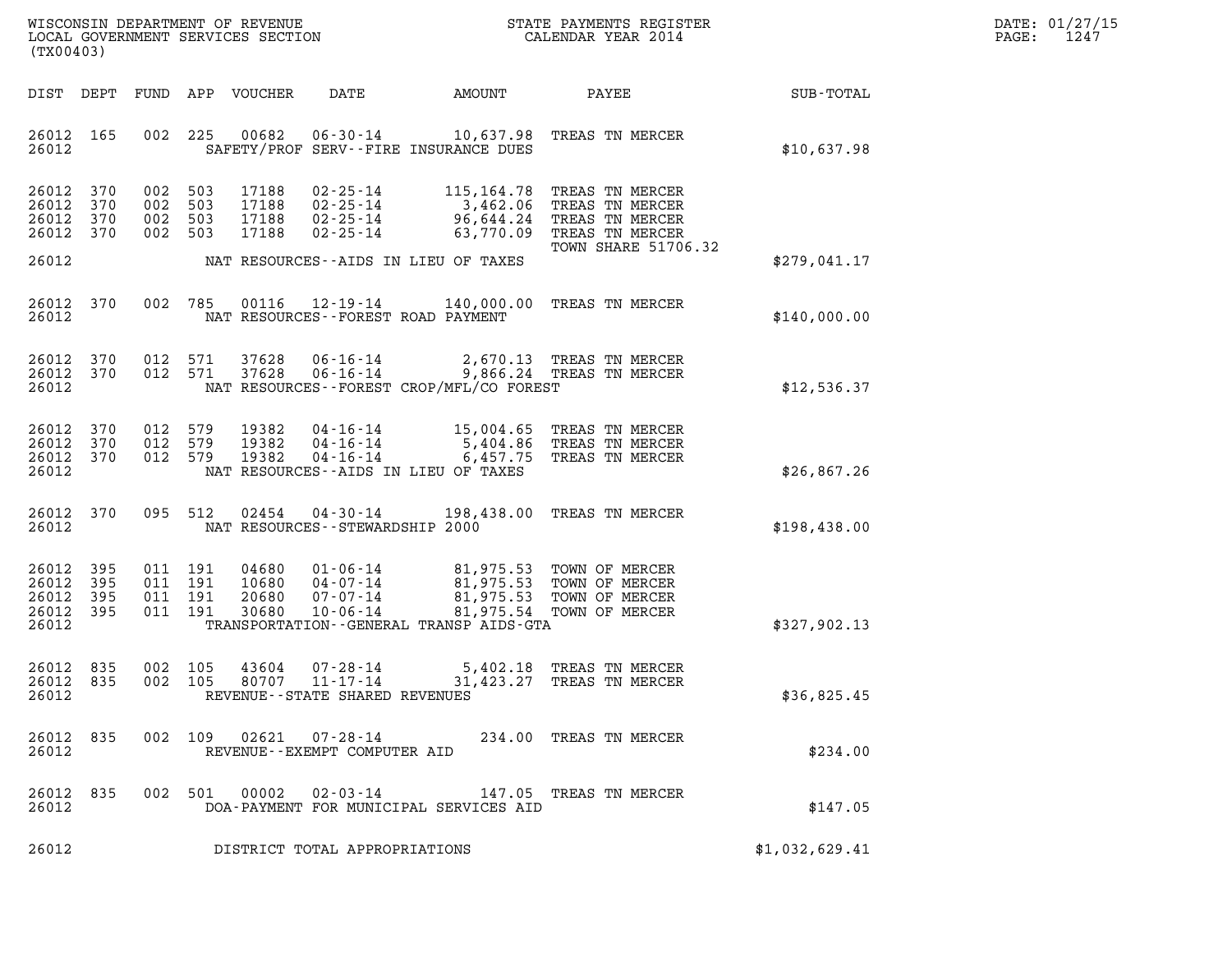| WISCONSIN DEPARTMENT OF REVENUE   | STATE PAYMENTS REGISTER | DATE: 01/27/15 |
|-----------------------------------|-------------------------|----------------|
| LOCAL GOVERNMENT SERVICES SECTION | CALENDAR YEAR 2014      | 1248<br>PAGE:  |

| (TX00403)                                                                                | LOCAL GOVERNMENT SERVICES SECTION                                                                                                | CALENDAR YEAR 2014                                        |              |
|------------------------------------------------------------------------------------------|----------------------------------------------------------------------------------------------------------------------------------|-----------------------------------------------------------|--------------|
| DIST DEPT                                                                                | DATE<br>FUND APP VOUCHER                                                                                                         | AMOUNT<br>PAYEE                                           | SUB-TOTAL    |
| 002<br>26014 165<br>26014                                                                | 225<br>00683  06-30-14  2,174.32  TREAS TN OMA<br>SAFETY/PROF SERV--FIRE INSURANCE DUES                                          |                                                           | \$2,174.32   |
| 26014 370<br>370<br>002<br>26014                                                         | 002 503<br>16755<br>$02 - 05 - 14$ 22,803.76<br>503<br>16755<br>$02 - 05 - 14$ 908.80                                            | TREAS TN OMA<br>TREAS TN OMA<br><b>TOWN SHARE 3016.94</b> |              |
| 26014                                                                                    | NAT RESOURCES--AIDS IN LIEU OF TAXES                                                                                             |                                                           | \$23,712.56  |
| 26014 370<br>26014<br>370<br>26014                                                       | 012 571 37629 06-16-14 3,347.86 TREAS TN OMA<br>012 571<br>37629<br>NAT RESOURCES - - FOREST CROP/MFL/CO FOREST                  | 06-16-14 3,605.95 TREAS TN OMA                            | \$6,953.81   |
| 26014 370<br>26014 370<br>26014                                                          | 012 579 19383 04-16-14 5.01 TREAS TN OMA<br>012 579 19383 04-16-14 1,409.62 TREAS TN OMA<br>NAT RESOURCES--AIDS IN LIEU OF TAXES |                                                           | \$1,414.63   |
| 26014<br>395<br>011<br>26014<br>395<br>011<br>26014<br>395<br>011<br>011<br>26014<br>395 | 191<br>04681  01-06-14  29,997.89  TOWN OF OMA<br>191<br>191<br>191                                                              |                                                           |              |
| 26014                                                                                    | TRANSPORTATION--GENERAL TRANSP AIDS-GTA                                                                                          |                                                           | \$119.991.56 |
| 395<br>26014<br>011<br>26014                                                             | 278<br>$11 - 26 - 14$ 18,750.00<br>32418<br>TRANSPORTATION - - LRIP/TRIP/MSIP GRANTS                                             | TREAS TN OMA                                              | \$18,750.00  |
| 002<br>26014 835<br>26014                                                                | 105<br>80708<br>REVENUE - - STATE SHARED REVENUES                                                                                | 11-17-14 5,347.56 TREAS TN OMA                            | \$5,347.56   |
| 26014                                                                                    | DISTRICT TOTAL APPROPRIATIONS                                                                                                    |                                                           | \$178,344.44 |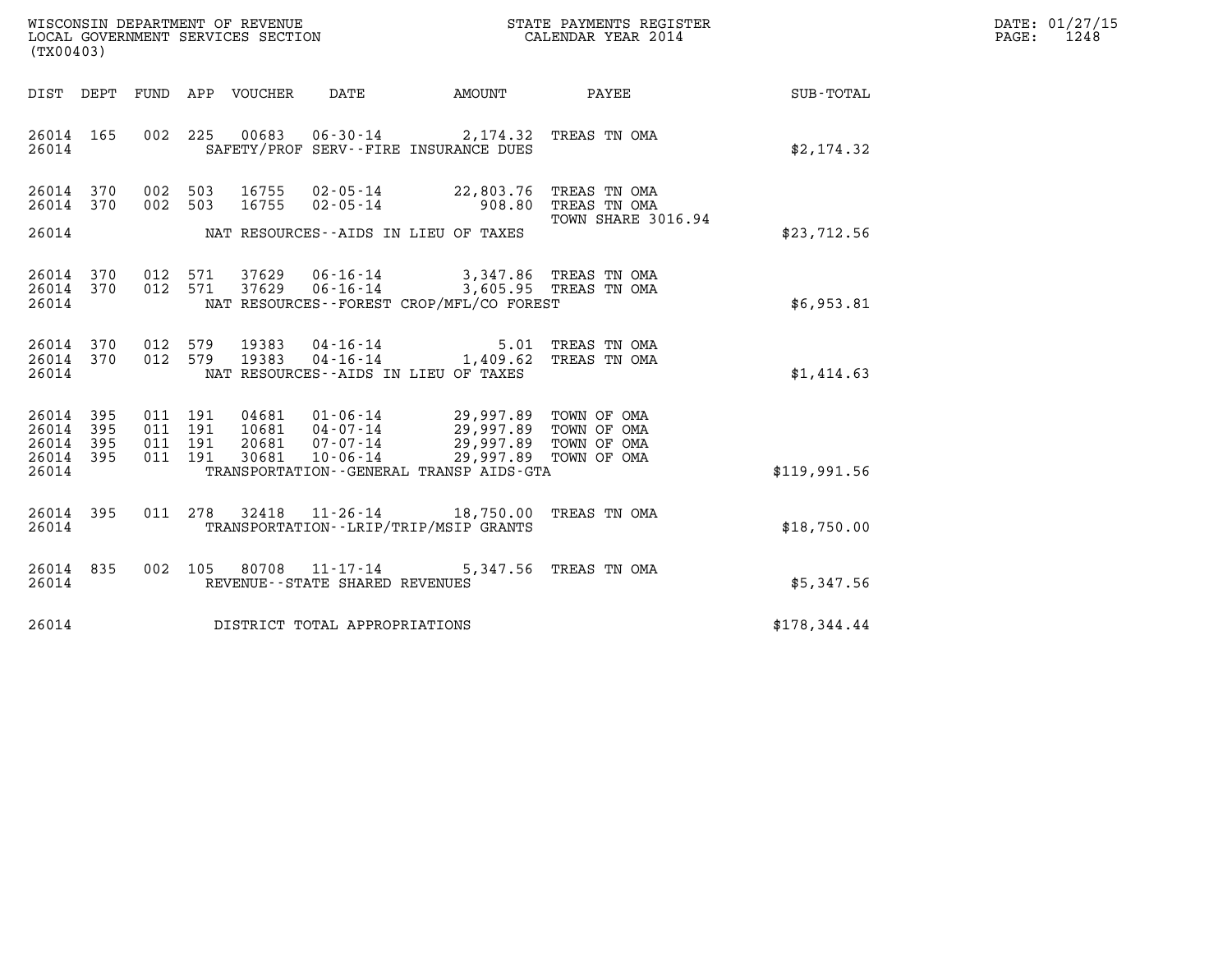| WISCONSIN DEPARTMENT OF REVENUE   | STATE PAYMENTS REGISTER | DATE: 01/27/15 |
|-----------------------------------|-------------------------|----------------|
| LOCAL GOVERNMENT SERVICES SECTION | CALENDAR YEAR 2014      | 1249<br>PAGE:  |

| (TX00403)                                                                                         | ST<br>WISCONSIN DEPARTMENT OF REVENUE<br>LOCAL GOVERNMENT SERVICES SECTION                                                                                                                  | STATE PAYMENTS REGISTER<br>CALENDAR YEAR 2014                                 |                                             |               |
|---------------------------------------------------------------------------------------------------|---------------------------------------------------------------------------------------------------------------------------------------------------------------------------------------------|-------------------------------------------------------------------------------|---------------------------------------------|---------------|
| DIST<br>DEPT<br>FUND                                                                              | DATE<br>APP VOUCHER                                                                                                                                                                         | <b>EXAMPLE THE PROPERTY OF AMOUNT</b>                                         | PAYEE                                       | SUB-TOTAL     |
| 26016<br>165<br>002<br>26016                                                                      | 225<br>00684 06-30-14 449.24<br>SAFETY/PROF SERV--FIRE INSURANCE DUES                                                                                                                       |                                                                               | TREAS TN PENCE                              | \$449.24      |
| 370<br>002<br>26016                                                                               | 503<br>17189<br>$02 - 25 - 14$                                                                                                                                                              | 5,922.12                                                                      | TREAS TN PENCE<br><b>TOWN SHARE 2105.13</b> |               |
| 26016                                                                                             | NAT RESOURCES--AIDS IN LIEU OF TAXES                                                                                                                                                        |                                                                               |                                             | \$5,922.12    |
| 26016<br>370<br>012<br>26016<br>370<br>012<br>26016                                               | $06 - 16 - 14$<br>571<br>37630<br>571<br>37630  06-16-14  4,055.85  TREAS TN PENCE<br>NAT RESOURCES--FOREST CROP/MFL/CO FOREST                                                              |                                                                               | 353.05 TREAS TN PENCE                       | \$4,408.90    |
| 26016<br>395<br>011<br>26016<br>395<br>011<br>26016<br>395<br>011<br>26016<br>395<br>011<br>26016 | 191<br>04682<br>01-06-14 11,558.82 TOWN OF PENCE<br>191<br>10682<br>04-07-14<br>191<br>20682<br>$07 - 07 - 14$<br>191<br>30682<br>$10 - 06 - 14$<br>TRANSPORTATION--GENERAL TRANSP AIDS-GTA | 11,558.82 TOWN OF PENCE<br>11,558.82 TOWN OF PENCE<br>11,558.82 TOWN OF PENCE |                                             | \$46, 235.28  |
| 395<br>011<br>26016<br>26016                                                                      | $12 - 03 - 14$ $14, 250, 00$<br>32902<br>278<br>TRANSPORTATION - - LRIP/TRIP/MSIP GRANTS                                                                                                    |                                                                               | TREAS TN PENCE                              | \$14, 250.00  |
| 835<br>002<br>26016<br>002<br>26016<br>835<br>26016                                               | 105<br>43605<br>07-28-14 6,616.11 TREAS TN PENCE<br>11-17-14 37,491.69 TREAS TN PENCE<br>105<br>$11 - 17 - 14$<br>80709<br>REVENUE - - STATE SHARED REVENUES                                |                                                                               |                                             | \$44, 107.80  |
| 26016<br>835<br>002<br>26016                                                                      | 109<br>02622<br>$07 - 28 - 14$<br>REVENUE--EXEMPT COMPUTER AID                                                                                                                              | 2.00                                                                          | TREAS TN PENCE                              | \$2.00        |
| 26016                                                                                             | DISTRICT TOTAL APPROPRIATIONS                                                                                                                                                               |                                                                               |                                             | \$115, 375.34 |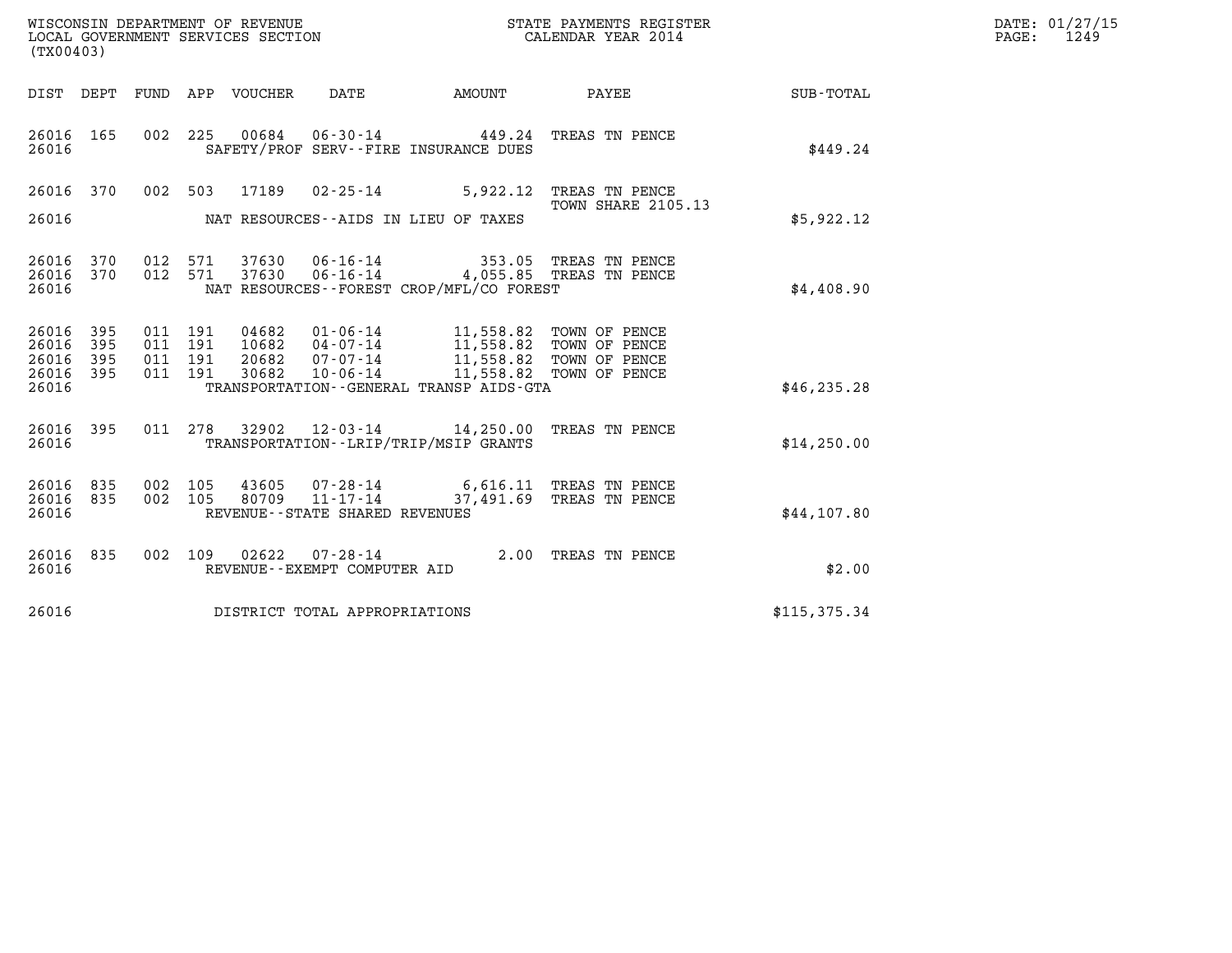| (TX00403)                                             |     |                                          |         |                            |                                                                 |                                                                                                                                                                            |                                                      |                                                     | DATE: 01/27/15<br>$\mathtt{PAGE:}$<br>1250 |
|-------------------------------------------------------|-----|------------------------------------------|---------|----------------------------|-----------------------------------------------------------------|----------------------------------------------------------------------------------------------------------------------------------------------------------------------------|------------------------------------------------------|-----------------------------------------------------|--------------------------------------------|
|                                                       |     |                                          |         | DIST DEPT FUND APP VOUCHER | DATE                                                            | AMOUNT                                                                                                                                                                     | PAYEE                                                | $\begin{array}{lcl} \text{SUB - TOTAL} \end{array}$ |                                            |
| 26018 165<br>26018                                    |     |                                          |         |                            |                                                                 | 002 225 00685 06-30-14 557.06<br>SAFETY/PROF SERV--FIRE INSURANCE DUES                                                                                                     | TREAS TN SAXON                                       | \$557.06                                            |                                            |
| 26018 370<br>26018                                    |     | 000 001                                  |         |                            |                                                                 | NAT RESOURCES-SEVERANCE/YIELD/WITHDRAWAL                                                                                                                                   | 01DNR  06-19-14  2,101.54 TREAS TOWN SAXON           | \$2,101.54                                          |                                            |
| 26018 370<br>26018                                    |     |                                          |         | 002 503 16756              |                                                                 | 02-05-14 26,401.98 TREAS TN SAXON<br>NAT RESOURCES--AIDS IN LIEU OF TAXES                                                                                                  | TOWN SHARE 5583.44                                   | \$26,401.98                                         |                                            |
| 26018 370<br>26018 370<br>26018                       |     | 012 571<br>012 571                       |         | 37631                      | 37631 06-16-14                                                  | 06-16-14    1,272.44 TREAS TN SAXON<br>NAT RESOURCES--FOREST CROP/MFL/CO FOREST                                                                                            | 3,856.88 TREAS TN SAXON                              | \$5,129.32                                          |                                            |
| 26018 395<br>26018 395<br>26018<br>26018 395<br>26018 | 395 | 011 191<br>011 191<br>011 191<br>011 191 |         | 30683                      | 10-06-14                                                        | 04683 01-06-14 20,519.02 TOWN OF SAXON<br>10683 04-07-14 20,519.02 TOWN OF SAXON<br>20683 07-07-14 20,519.02 TOWN OF SAXON<br>TRANSPORTATION - - GENERAL TRANSP AIDS - GTA | 20,519.03 TOWN OF SAXON                              | \$82,076.09                                         |                                            |
| 26018 395<br>26018                                    |     |                                          | 011 278 | 25545                      |                                                                 | 09-24-14 14,826.16 TREAS TN SAXON<br>TRANSPORTATION - - LRIP/TRIP/MSIP GRANTS                                                                                              |                                                      | \$14,826.16                                         |                                            |
| 26018 505<br>26018                                    |     | 002 743                                  |         |                            | $02672$ $10-28-14$<br>DOA--HOUSING ASSISTANCE GRANTS            |                                                                                                                                                                            | 108,000.00 TREAS TN SAXON                            | \$108,000.00                                        |                                            |
| 26018 835<br>26018 835<br>26018                       |     | 002 105<br>002 105                       |         | 43606<br>80710             | 07-28-14<br>$11 - 17 - 14$<br>REVENUE - - STATE SHARED REVENUES |                                                                                                                                                                            | 7,640.93 TREAS TN SAXON<br>43, 274.92 TREAS TN SAXON | \$50,915.85                                         |                                            |
| 26018                                                 |     |                                          |         |                            | DISTRICT TOTAL APPROPRIATIONS                                   |                                                                                                                                                                            |                                                      | \$290,008.00                                        |                                            |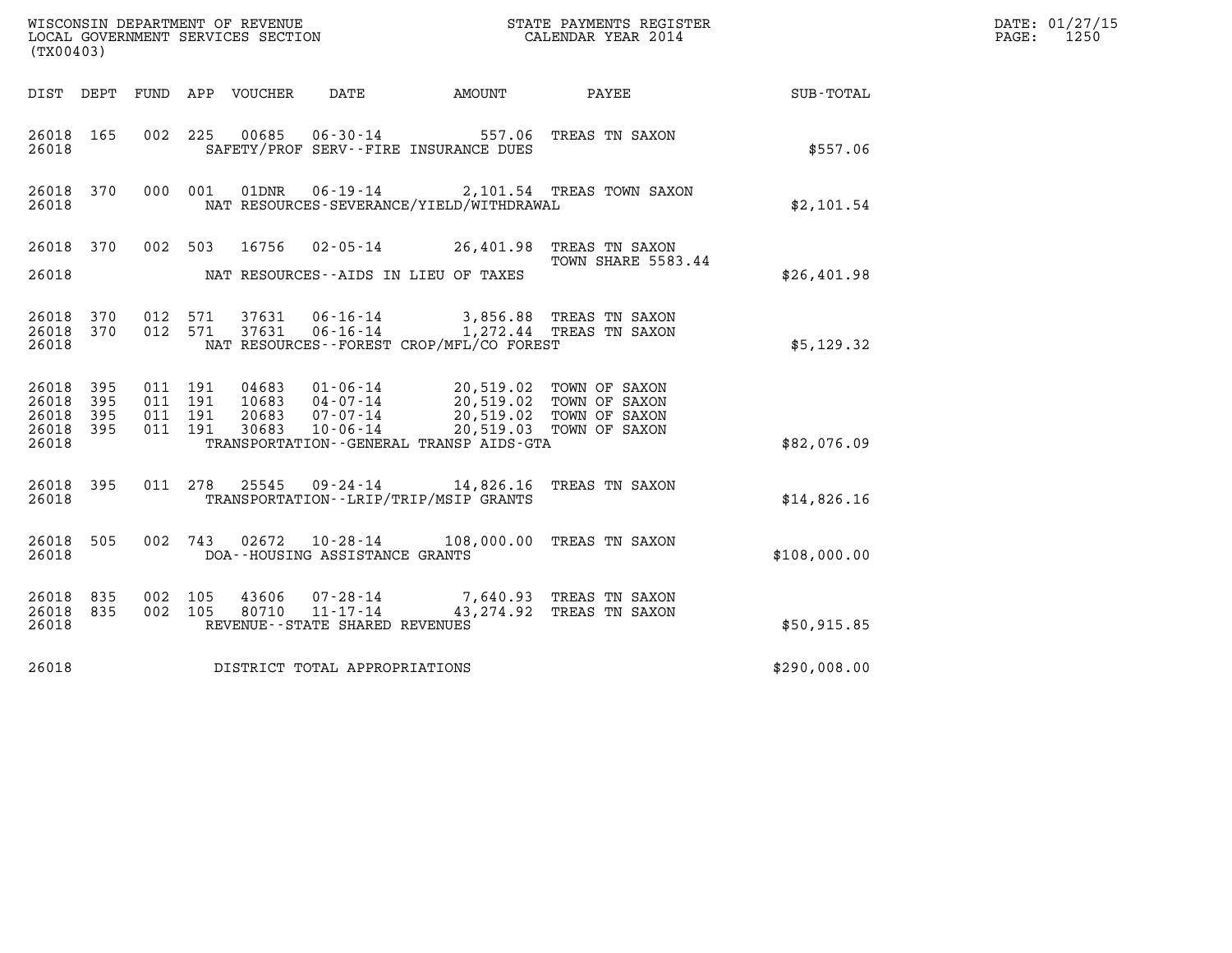| DATE: | 01/27/15 |
|-------|----------|
| PAGE: | 1251     |

| (TX00403)                                                            |                                               |                                                                           |                    |                                                             |                                |                                             | DATE: 01/27/15<br>$\mathtt{PAGE:}$<br>1251                                                                                                                                                                                                                                 |                  |  |
|----------------------------------------------------------------------|-----------------------------------------------|---------------------------------------------------------------------------|--------------------|-------------------------------------------------------------|--------------------------------|---------------------------------------------|----------------------------------------------------------------------------------------------------------------------------------------------------------------------------------------------------------------------------------------------------------------------------|------------------|--|
|                                                                      |                                               |                                                                           |                    | DIST DEPT FUND APP VOUCHER                                  | DATE                           | AMOUNT PAYEE                                |                                                                                                                                                                                                                                                                            | <b>SUB-TOTAL</b> |  |
| 26020 165<br>26020                                                   |                                               |                                                                           |                    |                                                             |                                | SAFETY/PROF SERV--FIRE INSURANCE DUES       | 002 225 00686 06-30-14 3,180.61 TREAS TN SHERMAN                                                                                                                                                                                                                           | \$3,180.61       |  |
| 26020<br>26020<br>26020                                              | 370<br>370                                    |                                                                           | 000 001<br>000 001 | 01DNR<br>02DNR                                              |                                | NAT RESOURCES-SEVERANCE/YIELD/WITHDRAWAL    | 06-19-14 11,366.17 TREAS TOWN SHERMAN<br>09-11-14 790.37 TREAS TOWN SHERMAN                                                                                                                                                                                                | \$12,156.54      |  |
| 26020<br>26020<br>26020<br>26020                                     | 370<br>370<br>370<br>370                      | 002<br>002 503<br>002 503                                                 | 503<br>002 503     | 16757<br>16757<br>16757<br>16757                            | 02-05-14                       |                                             | 02-05-14 3,284.33 TREAS TN SHERMAN<br>02-05-14 151,811.83 TREAS TN SHERMAN<br>02-05-14 21,449.35 TREAS TN SHERMAN<br>2,607.90 TREAS TN SHERMAN<br><b>TOWN SHARE 11849.45</b>                                                                                               |                  |  |
| 26020                                                                |                                               |                                                                           |                    |                                                             |                                | NAT RESOURCES--AIDS IN LIEU OF TAXES        |                                                                                                                                                                                                                                                                            | \$179, 153.41    |  |
| 26020 370<br>26020                                                   |                                               |                                                                           |                    |                                                             |                                | NAT RESOURCES - - FOREST CROP/MFL/CO FOREST | 012 571 37632 06-16-14 1,770.29 TREAS TN SHERMAN                                                                                                                                                                                                                           | \$1,770.29       |  |
| 26020<br>26020<br>26020<br>26020<br>26020<br>26020<br>26020<br>26020 | 370<br>370<br>370<br>370<br>370<br>370<br>370 | 012 579<br>012 579<br>012 579<br>012 579<br>012 579<br>012 579<br>012 579 |                    | 19384<br>19384<br>19384<br>19384<br>19384<br>19384<br>19384 |                                | NAT RESOURCES--AIDS IN LIEU OF TAXES        | 04-16-14<br>04-16-14<br>04-16-14<br>04-16-14<br>04-16-14<br>04-16-14<br>04-16-14<br>04-16-14<br>04-16-14<br>04-16-14<br>04-16-14<br>04-16-14<br>04-16-14<br>04-16-14<br>04-16-14<br>04-16-14<br>04-16-14<br>04-16-14<br>04-16-14<br>04-16-14<br>04-16-14<br>04-16-14<br>04 | \$29,013.99      |  |
| 26020<br>26020<br>26020<br>26020<br>26020                            | 395<br>395<br>395<br>395                      | 011 191<br>011 191                                                        | 011 191<br>011 191 | 04684<br>10684<br>20684<br>30684                            |                                | TRANSPORTATION--GENERAL TRANSP AIDS-GTA     | 01-06-14 23,615.13 TOWN OF SHERMAN<br>04-07-14 23,615.13 TOWN OF SHERMAN<br>07-07-14 23,615.13 TOWN OF SHERMAN<br>10-06-14 23,615.15 TOWN OF SHERMAN                                                                                                                       | \$94,460.54      |  |
| 26020 395<br>26020                                                   |                                               |                                                                           | 011 278            |                                                             | 28077 10-16-14                 | TRANSPORTATION - - LRIP/TRIP/MSIP GRANTS    | 18,782.50 TREAS TN SHERMAN                                                                                                                                                                                                                                                 | \$18,782.50      |  |
| 26020<br>26020                                                       | 835                                           |                                                                           | 002 105            |                                                             | REVENUE--STATE SHARED REVENUES |                                             | 26020 835 002 105 43607 07-28-14 1,247.54 TREAS TN SHERMAN<br>80711 11-17-14 7,069.42 TREAS TN SHERMAN                                                                                                                                                                     | \$8,316.96       |  |
| 26020 835<br>26020                                                   |                                               |                                                                           |                    |                                                             | REVENUE--EXEMPT COMPUTER AID   |                                             | 002 109 02623 07-28-14 6.00 TREAS TN SHERMAN                                                                                                                                                                                                                               | \$6.00           |  |
| 26020                                                                |                                               |                                                                           |                    |                                                             | DISTRICT TOTAL APPROPRIATIONS  |                                             |                                                                                                                                                                                                                                                                            | \$346,840.84     |  |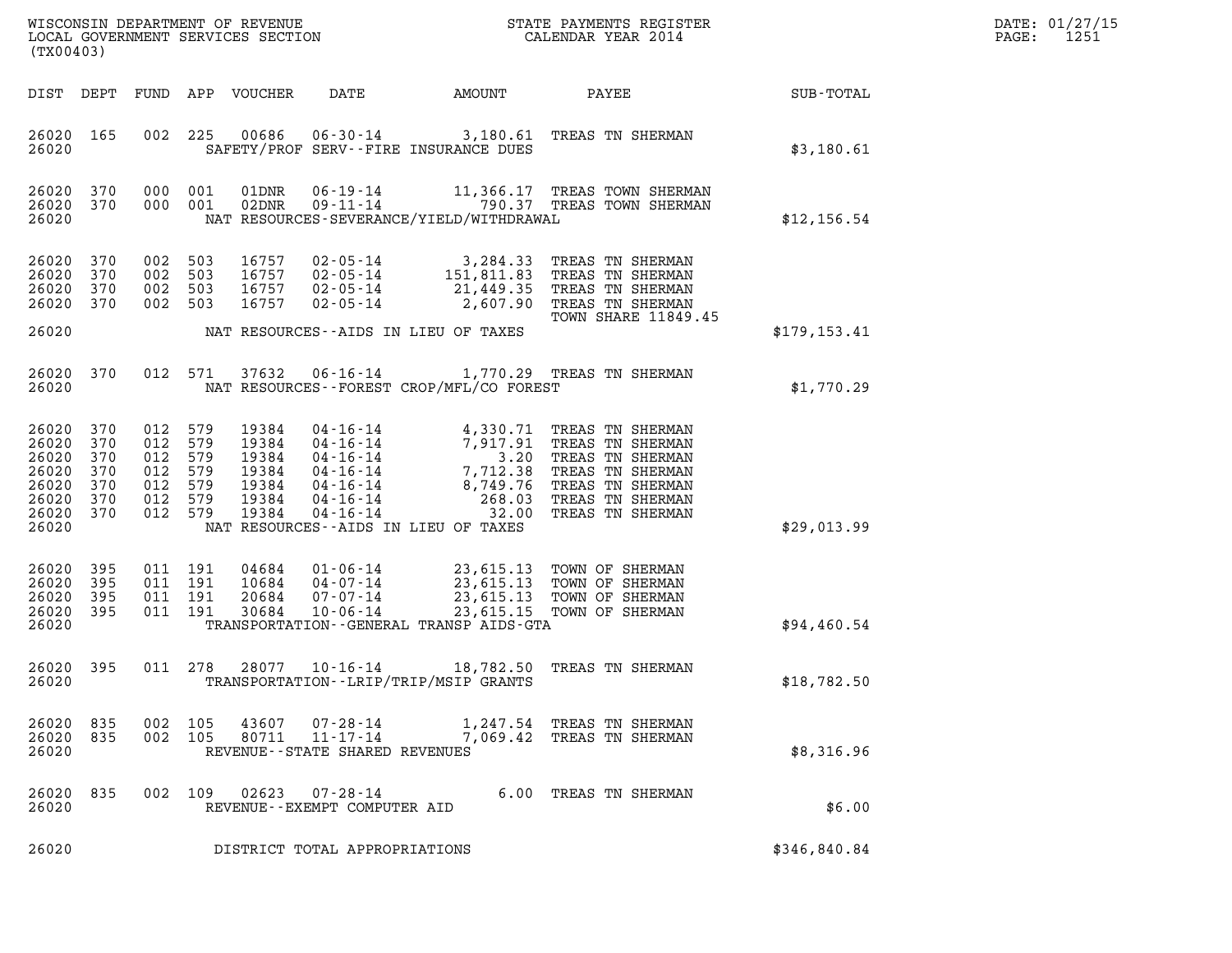| WISCONSIN DEPARTMENT OF REVENUE   | STATE PAYMENTS REGISTER | DATE: 01/27/15 |
|-----------------------------------|-------------------------|----------------|
| LOCAL GOVERNMENT SERVICES SECTION | CALENDAR YEAR 2014      | 1252<br>PAGE:  |

| (TX00403)                                                             |                          |                                                              |                                                                      |                                                                                       |                                                                                                              |                  |
|-----------------------------------------------------------------------|--------------------------|--------------------------------------------------------------|----------------------------------------------------------------------|---------------------------------------------------------------------------------------|--------------------------------------------------------------------------------------------------------------|------------------|
| DIST<br>DEPT                                                          | FUND                     | APP<br>VOUCHER                                               |                                                                      | DATE AMOUNT                                                                           | <b>PAYEE</b>                                                                                                 | <b>SUB-TOTAL</b> |
| 26236<br>165<br>26236                                                 | 002                      | 225<br>00687                                                 | $06 - 30 - 14$                                                       | 2,605.59<br>SAFETY/PROF SERV--FIRE INSURANCE DUES                                     | TREAS CITY HURLEY                                                                                            | \$2,605.59       |
| 395<br>26236<br>26236<br>395<br>26236<br>395<br>26236<br>395<br>26236 | 011<br>011<br>011<br>011 | 185<br>31838<br>185<br>31838<br>185<br>31838<br>185<br>31838 | $11 - 24 - 14$<br>$11 - 24 - 14$<br>$11 - 24 - 14$<br>$11 - 24 - 14$ | 1,304.56<br>855.24<br>744.64<br>483.88<br>TRANSPORTATION - - HIGHWAY SAFETY - FEDERAL | TREAS CITY HURLEY<br>TREAS CITY HURLEY<br>TREAS CITY HURLEY<br>TREAS CITY HURLEY                             | \$3,388.32       |
| 26236<br>395<br>26236<br>395<br>26236<br>395<br>26236<br>395<br>26236 | 011<br>011<br>011<br>011 | 191<br>04685<br>191<br>10685<br>191<br>20685<br>191<br>30685 | $01 - 06 - 14$<br>$04 - 07 - 14$<br>$07 - 07 - 14$<br>$10 - 06 - 14$ | TRANSPORTATION--GENERAL TRANSP AIDS-GTA                                               | 43,660.15 CITY OF HURLEY<br>43,660.15 CITY OF HURLEY<br>43,660.15 CITY OF HURLEY<br>43,660.17 CITY OF HURLEY | \$174,640.62     |
| 26236<br>455<br>26236                                                 | 002                      | 231<br>01448                                                 | $02 - 19 - 14$<br>JUSTICE - - LAW ENFORCEMENT TRAINING               |                                                                                       | 1,120.00 TREAS CITY HURLEY                                                                                   | \$1,120.00       |
| 26236<br>835<br>26236<br>835<br>26236                                 | 002<br>002               | 105<br>43608<br>105<br>80712                                 | 07-28-14<br>$11 - 17 - 14$<br>REVENUE - - STATE SHARED REVENUES      |                                                                                       | 98,207.52 TREAS CITY HURLEY<br>557,707.36 TREAS CITY HURLEY                                                  | \$655,914.88     |
| 835<br>26236<br>26236<br>835<br>26236                                 | 002<br>002               | 109<br>02624<br>05143<br>109                                 | $07 - 28 - 14$<br>$07 - 28 - 14$<br>REVENUE--EXEMPT COMPUTER AID     | 33.00                                                                                 | 3,124.00 TREAS CITY HURLEY<br>TREAS CITY HURLEY                                                              | \$3,157.00       |
| 26236<br>835<br>26236<br>835<br>26236                                 | 002<br>002               | 302<br>10037<br>302<br>11037                                 | $07 - 28 - 14$                                                       | REVENUE-FIRST DOLLAR/SCHOOL LEVY CREDITS                                              | 84,780.25 TREAS CITY HURLEY<br>07-28-14 56,125.78 TREAS CITY HURLEY                                          | \$140,906.03     |
| 835<br>26236<br>26236                                                 | 002                      | 501<br>00002                                                 | $02 - 03 - 14$                                                       | 3,871.58<br>DOA-PAYMENT FOR MUNICIPAL SERVICES AID                                    | TREAS CITY HURLEY                                                                                            | \$3,871.58       |
| 26236<br>835<br>26236                                                 | 021                      | 363<br>37318                                                 | $03 - 24 - 14$<br>REVENUE--LOTTERY CREDIT -                          | 48,142.12                                                                             | TREAS CITY HURLEY                                                                                            | \$48, 142.12     |
| 26236                                                                 |                          | DISTRICT TOTAL APPROPRIATIONS                                |                                                                      |                                                                                       |                                                                                                              | \$1,033,746.14   |